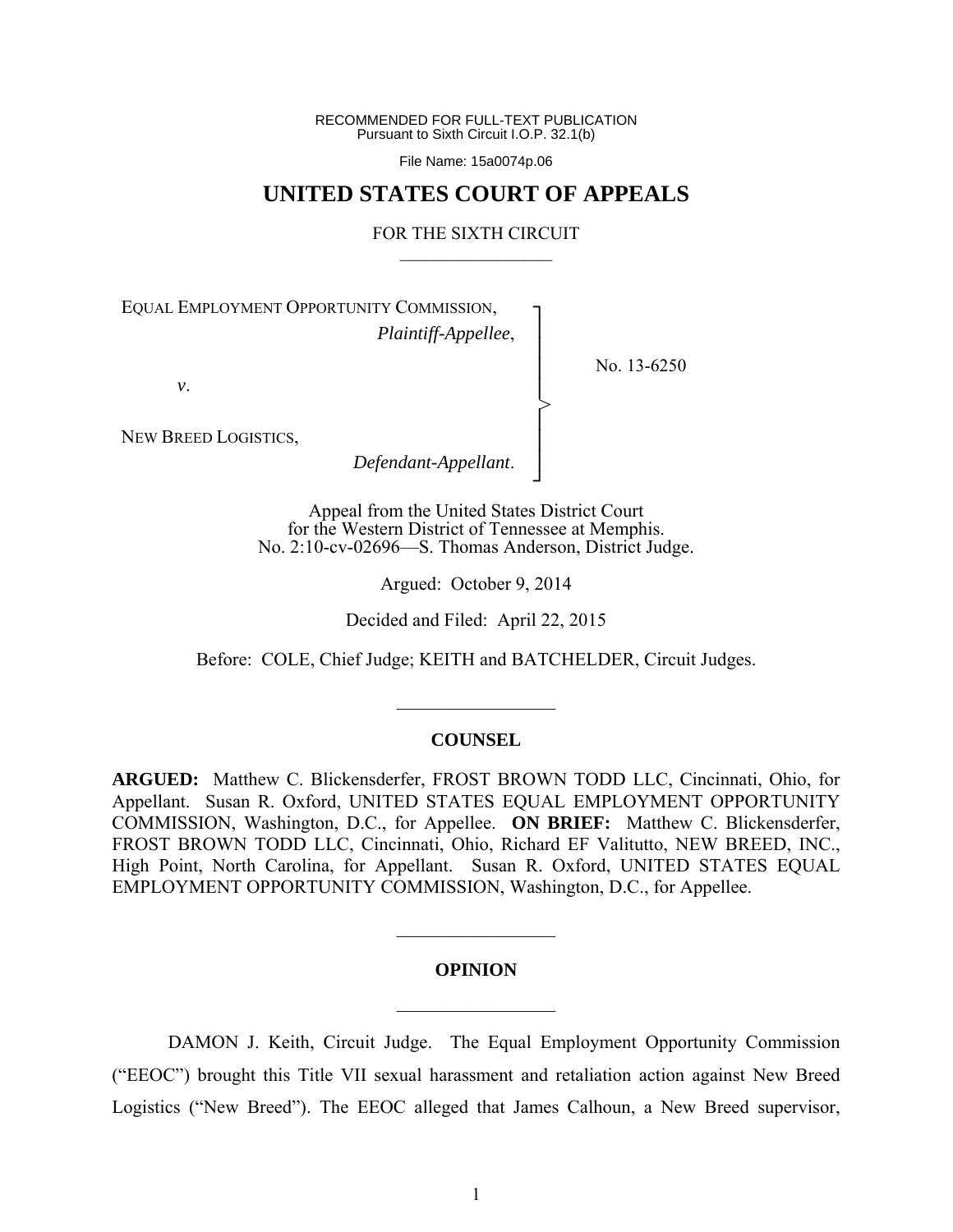sexually harassed Jacquelyn Hines, Capricius Pearson, and Tiffany Pete and retaliated against the women after they objected to his sexual advances. The EEOC also alleged that Calhoun retaliated against Christopher Partee, a male employee, who verbally opposed Calhoun's sexual harassment and supported the women's complaints. A jury found New Breed liable under Title VII for Calhoun's sexual harassment and retaliation and awarded all four employees compensatory and punitive damages totaling over \$1.5 million dollars. New Breed filed post-trial motions for a new trial and judgment as a matter of law, challenging the sufficiency of the evidence as to liability and punitive damages. New Breed also alleged that it was entitled to a new trial because the instructions submitted to the jury were erroneous. The district court denied both motions, concluding that evidence supported the jury's verdict on each of the claims and that New Breed's challenges to the jury instructions were either waived or without merit. For the reasons set forth below, we **AFFIRM** the judgment of the district court.

## **I. BACKGROUND**

New Breed is a supply-chain logistics company with a warehouse in Memphis, Tennessee (the "Avaya Facility"). When New Breed opened the Avaya facility in October 2007, temporary employees supplied by staffing agencies accounted for approximately 80% of its workforce. R. 261 at 49, Page ID# 5787. New Breed only gives permanent employees an employee handbook that contains a copy of the sexual harassment policy. Appellant's Br. at 7; Appellee's Br. at 6. Temporary employees are not given a copy of the handbook. R. 262 at 15, Page ID# 5889. New Breed maintains that the relevant issues applicable to temporary employees are covered during orientation. *Id.* At the relevant time, Carissa Woods served as New Breed's Senior Human Resources ("HR") manager. R. 267 at 11, Page ID# 6754. Luanne Hearn was HR supervisor for the Avaya facility. R. 261 at 46, Page ID# 5784. Richard Valitutto served as vice president and general counsel for New Breed. R. 268 at 36, Page ID# 6911.

James Calhoun was a supervisor in the Receiving Department in the Avaya facility. R. 266-1 at 77, Page ID# 6572. In April 2008, New Breed hired Tiffany Pete and Jacquelyn Hines through Select Staffing, a staffing agency. R. 259 at 10, Page ID# 5450; R. 266 at 111, Page ID# 6476. Pete and Hines were assigned to the Shipping Department. R. 259 at 9, Page ID# 5449; R. 266 at 113, Page ID# 6478. A few days after they joined the Shipping Department, Calhoun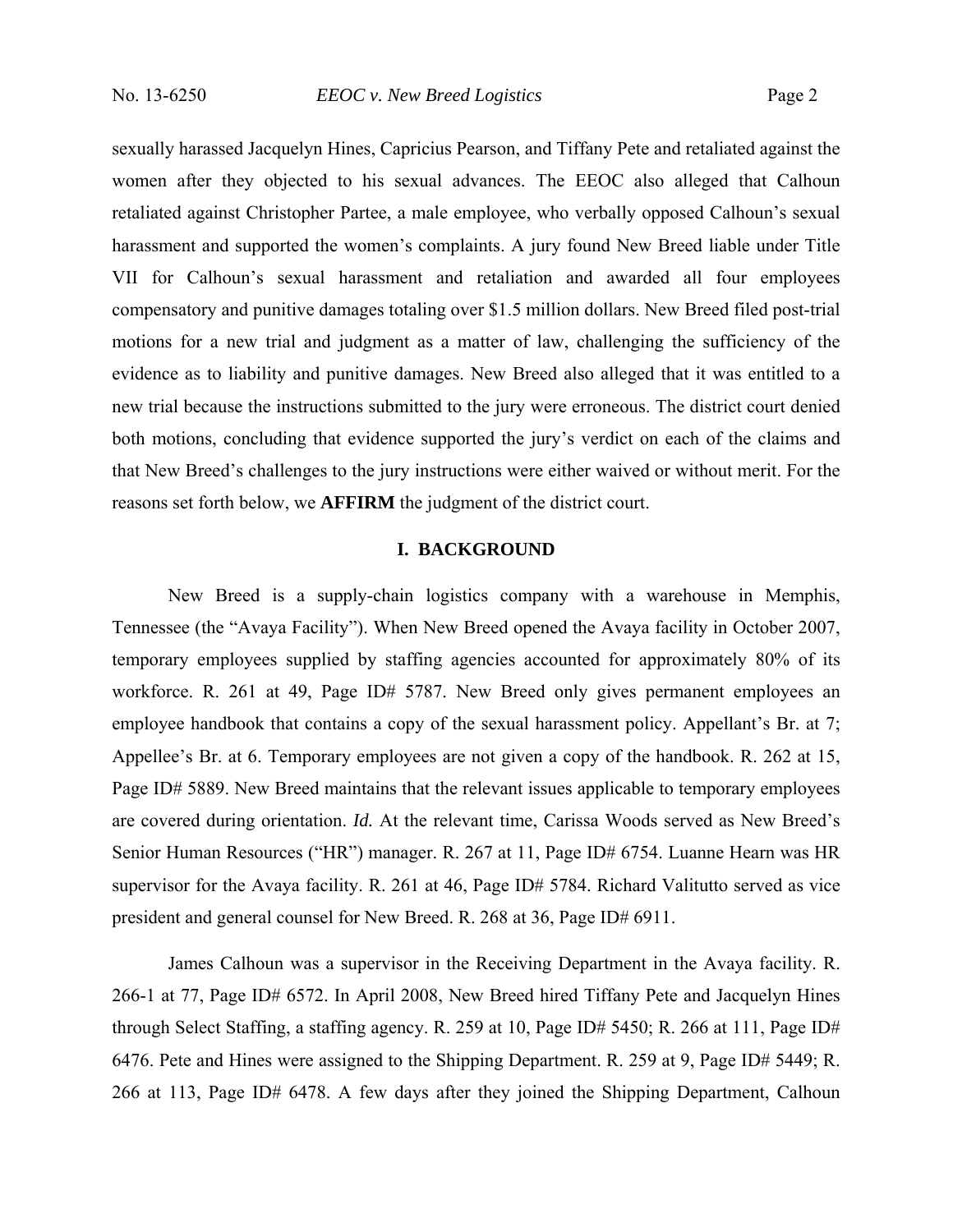transferred Pete and Hines to his department. R. 259 at 11, Page ID# 5451; R. 266 at 113, Page ID# 6478.

Capricius Pearson met Calhoun for the first time when he assisted her with securing employment at New Breed. R. 259 at 101–02, Page ID# 5541–42. Upon arriving to New Breed, Pearson was assigned to Receiving. *Id.* at 108, Page ID# 5548.

Christopher Partee was a forklift driver in Receiving, also under Calhoun's supervision. R. 260 at 79–80, Page ID# 5671–72. While under Calhoun's supervision, Partee worked closely with Calhoun, doing "little special project<sup>[s]"</sup> for him. *Id.* at 105–06, Page ID# 5697–98.

#### **A. Calhoun's Sexual Harassment and the Claimants' Responses**

Calhoun repeatedly made sexually suggestive comments to Pete, Pearson, and Hines while they were in his department, some of which were overheard by Partee.

*Pete*: At trial, Pete testified that Calhoun would make sexual comments to her several times a day, "every day."<sup>1</sup> R. 259 at 16–17, Page ID# 5456–57. Pete testified that she told Calhoun to "leave [her] alone" daily. *Id.* at 17, Page ID# 5457.

*Pearson*: Pearson testified that Calhoun made similar sexually explicit comments to her during her employment. Pearson also testified that Calhoun's harassment often involved physical contact. For example, on one occasion, Calhoun walked up behind Pearson and pressed his stomach and private parts to her backside. *Id.* at 121, Page ID# 5561. Pearson testified that she told Calhoun to "stop touching" her. *Id.* at 114, Page ID# 5554. On another occasion, Pearson overheard a few of the other female employees discussing a plan to record Calhoun's sexually harassing comments. *Id.* Consequently, Pearson approached Calhoun and "ask[ed] him to stop talking dirty to me like he was and to other people as well because he was going to get in trouble." *Id.* Calhoun laughed and responded "that he wasn't going to get in trouble, that he ran th[e] area, [and that] anybody who went to Luanne on him would be fired." *Id.* at 114–15, Page ID# 5554–55.

**<sup>1</sup>** <sup>1</sup>Because the comments and the sexual harassment are not in dispute on appeal, the Court finds no need to detail the sexually harassing comments in its recitation of the facts.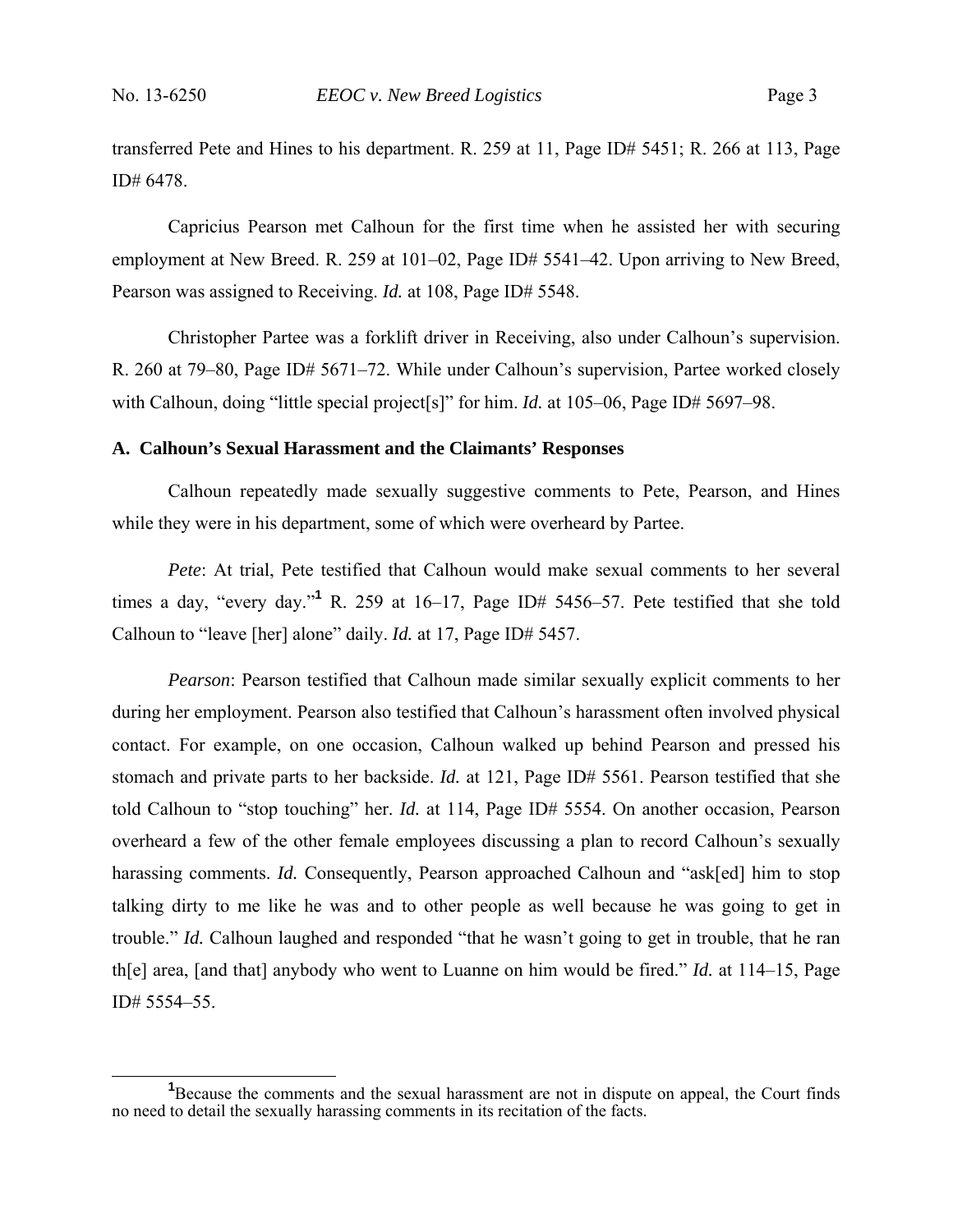*Hines*: Calhoun also directed his sexually explicit comments to Hines. One day, Calhoun made a sexual comment to Hines at her desk. R. 260 at 12–13, Page ID# 5604–05. Hines testified that she "went off" and told Calhoun to "get the f--- out of my face. I d[on't] want to hear that [s---] today." *Id.* at 13, Page ID# 5605. Hines testified that, the next day, Calhoun informed the entire Receiving Department: "This is [my] department, [I] run this [s---]." *Id.* at 14, Page ID# 5606.

*Partee*: While he was employed at New Breed, Partee both witnessed and overheard Calhoun's harassment towards female employees in Receiving. *Id.* at 86, Page ID# 5678. Partee testified that, on one occasion, he admonished Calhoun, telling him to "calm down on making them comments because I don't believe them women was liking that." *Id.* at 93, Page ID# 5685. Calhoun responded, "I just be playing with them, and I don't be meaning no harm." *Id.*

## **B. Adverse Employment Action**

In quick succession, Hines, Pete, Pearson, and Partee were all terminated from New Breed. Evidence was adduced at trial to demonstrate that Calhoun was directly or indirectly involved in each employee's termination.

*Hines's dismissal*: Hines testified that, while she worked under Calhoun's supervision, she was tardy for her shift on several occasions. *Id.* at 11, Page ID# 5603. Calhoun informed Hines not to clock in if she was late because he would clock her in manually so the system would not reflect that she was tardy. *Id.* Hines asked Calhoun to clock her in on two occasions pursuant to his instruction. *Id.* On the day she complained to Calhoun about his harassment, however, Select Staffing called to warn her about attendance. *Id.* at 72, Page ID# 5664. According to Hines, Select Staffing had never called her before with any attendance concerns. *Id.* A week later, Select Staffing called to terminate Hines for attendance reasons. *Id.* at 18, Page ID# 5610. Although Select Staffing communicated the termination decision, at trial, Woods testified that Calhoun terminated Hines's employment. R. 267 at 27, Page ID# 6670; *see also* R. 261 at 60, Page ID# 5798 (Hearn testifying that Calhoun had unilateral authority to terminate temporary employees).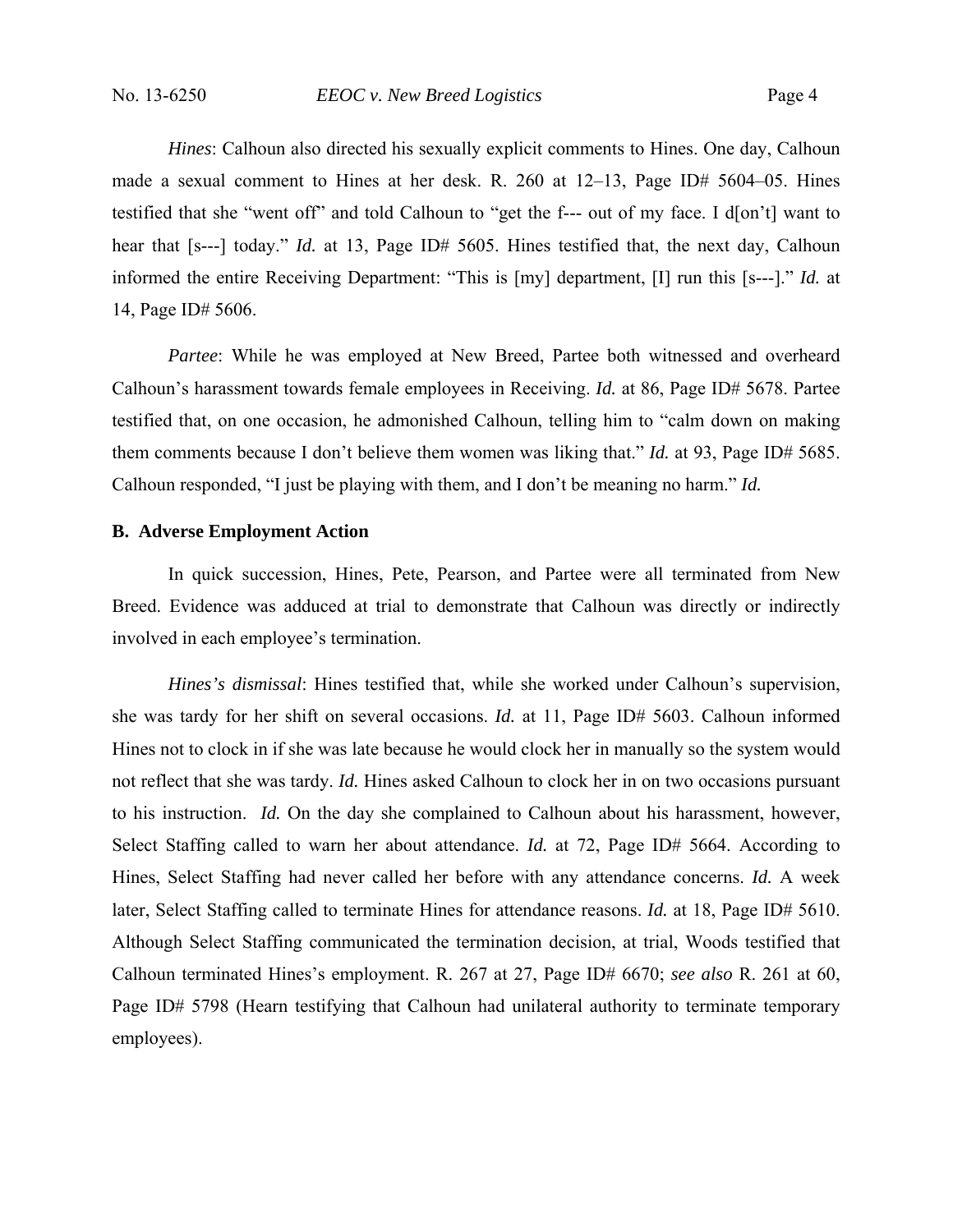*Pete's call to the complaint line; Pete's and Pearson's subsequent transfer and dismissal*: At some unspecified time, Calhoun learned that Pete intended to make a complaint against him via New Breed's complaint line. R. 266-1 at 100, Page ID# 6595. Calhoun testified that he discussed the anticipated complaint with Hearn and Sheldon Culp, the plant manager and Calhoun's direct supervisor. *Id.* at 124, Page ID# 6619. Calhoun testified that, during the meeting, Hearn and Culp decided to fire Pete and Pearson per his recommendation. *Id.*

On May 13, as anticipated, Pete placed an anonymous call to New Breed's complaint line. Pete stated: "James Calhoun makes sexually explicit remarks to female employees." R. 259 at 22, Page ID# 5462, Doc. 34 at 7. The "Alertline Confidential Memorandum" generated for the call indicated that the caller stated that s/he would not report the issue to management for fear of retaliation. *Id.* at 8. The memorandum also requested that a company representative investigate the matter by speaking with employees at the location. *Id.* Valitutto emailed Woods and requested that she investigate the complaint. *Id.* at 6. On May 14, Woods traveled to the Avaya facility and interviewed Calhoun for a half hour. R. 267 at 43, Page ID# 6786. Woods asked Calhoun five questions related to his alleged sexual remarks and determined that there was no misconduct. Doc. 34 at 9. Woods interviewed no other employees during her visit to the site. On May 15, Woods posted a message for the anonymous caller on the complaint line, requesting more information and the names of witnesses.

At some unspecified time, Calhoun transferred Pete and Pearson to the Returns Department.**<sup>2</sup>** R. 259 at 25, Page ID# 5465. Elizabeth Malone was the supervisor in Returns. R. 266-1 at 98, Page ID# 6593. Calhoun testified that he told Malone that Pete and Pearson started altercations so she would need "to keep an eye on them." *Id.* at 99, Page ID# 6594. Calhoun also told Malone that they "were not good workers." *Id.* Calhoun warned Malone that Pete and Pearson talked more than they worked. R. 266-2 at 24, Page ID# 6667.

On May 17, New Breed terminated Pete's and Pearson's employment. Pete and Pearson testified that, on the day they were terminated, they saw Malone and Calhoun talking for about

<sup>&</sup>lt;sup>2</sup> New Breed did not produce any personnel records at trial to verify when Pete and Pearson were transferred to the Returns Department. *Id.* at 17, Page ID# 6660. The trial testimony reflects, however, that Calhoun transferred Pete and Pearson to Returns sometime between his meeting with Culp and Hearn and Pete's anonymous complaint. R. 259 at 25, Page ID# 5465.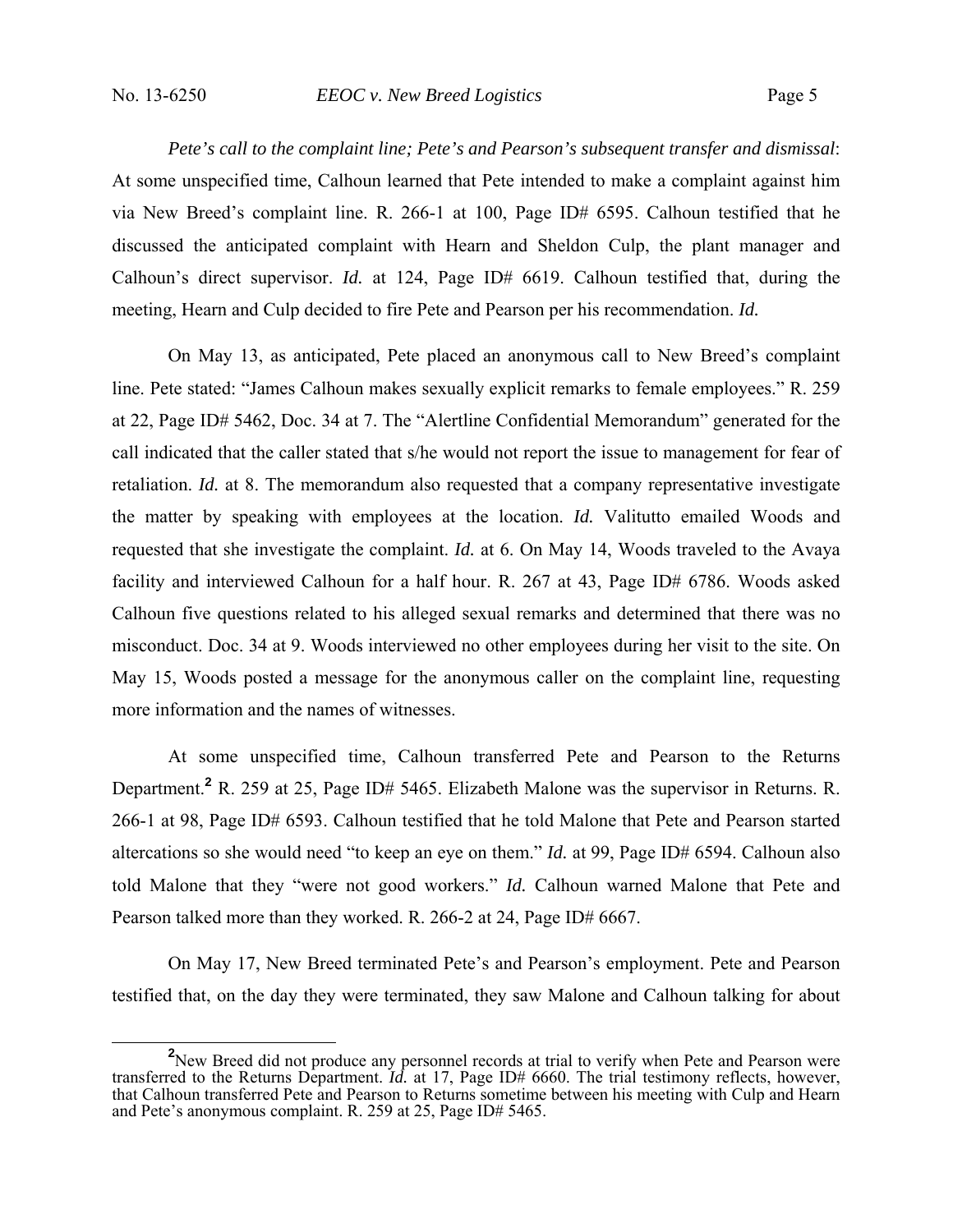forty-five minutes to an hour. R. 259 at 30, Page ID# 5470; R. 266 at 14, Page ID# 6379. Pearson testified that she could not hear what was said. R. 266 at 14, Page ID# 6379. At trial, Calhoun took credit for getting Pete and Pearson fired. R. 266-1 at 124, Page ID# 6619. Calhoun confirmed that he "didn't need the authority to fire [Pete and Pearson] when all [he] had to do [wa]s . . . speak to Ms. Malone and let her know what [he] thought about them as employees." R. 266-1 at 142, Page ID# 6637.

Malone stated that she recommended that Pete and Pearson be terminated because they made a number of errors, including a final error with a "Gaylord box," a box for storing returned products. R. 266-2 at 46, Page ID# 6689. Malone indicated, however, that Pete and Pearson corrected the error after she counseled them on the box. *Id.* at 79, Page ID# 6722. At trial, Malone conceded that Pete and Pearson were in training during the majority of the time they were in her department. *Id.* at 81, Page ID# 6724. She offered inconsistent testimony regarding how much time employees are given to improve following training. In her deposition, Malone stated that she gives employees about a month or two to improve after training. *Id.* at 82, Page ID# 6725. At trial, however, Malone stated that she only gives employees a week or two to improve. *Id.* at 81, Page ID# 6724. While Malone initially testified that Pete and Pearson worked in her department for two to four weeks, *id.* at 16, Page ID# 6659, she later testified that they were only in her department for about a week, *id.* at 72, Page ID# 6715.

*Partee's Dismissal*: On May 21, Pete, who was no longer employed with New Breed at this time, placed another call to the compliance hotline to identify Partee as a witness. Doc. 34 at 12. Woods contacted Partee for an interview. R. 260 at 112, Page ID# 5704. The same day that Woods interviewed Partee about the harassment, Hearn informed Partee that he was being terminated because Calhoun accused him of "stealing time"—clocking in early or staying late without authorization. *Id.* at 107, Page ID# 5699. When Partee informed Hearn that he "never stole time," she replied, "I have to go on the word of my supervisor." *Id.* Partee testified that no one at New Breed ever mentioned issues with his time entries. *Id.* at 108, Page ID# 5700. Calhoun also never discussed any time-entry concerns with Partee. *Id.* Partee further testified that employees only clocked in early upon Calhoun's request. *Id.* Partee testified that he only stayed late with Calhoun's permission. *Id.* at 109, Page ID# 5701. Calhoun would also ask Partee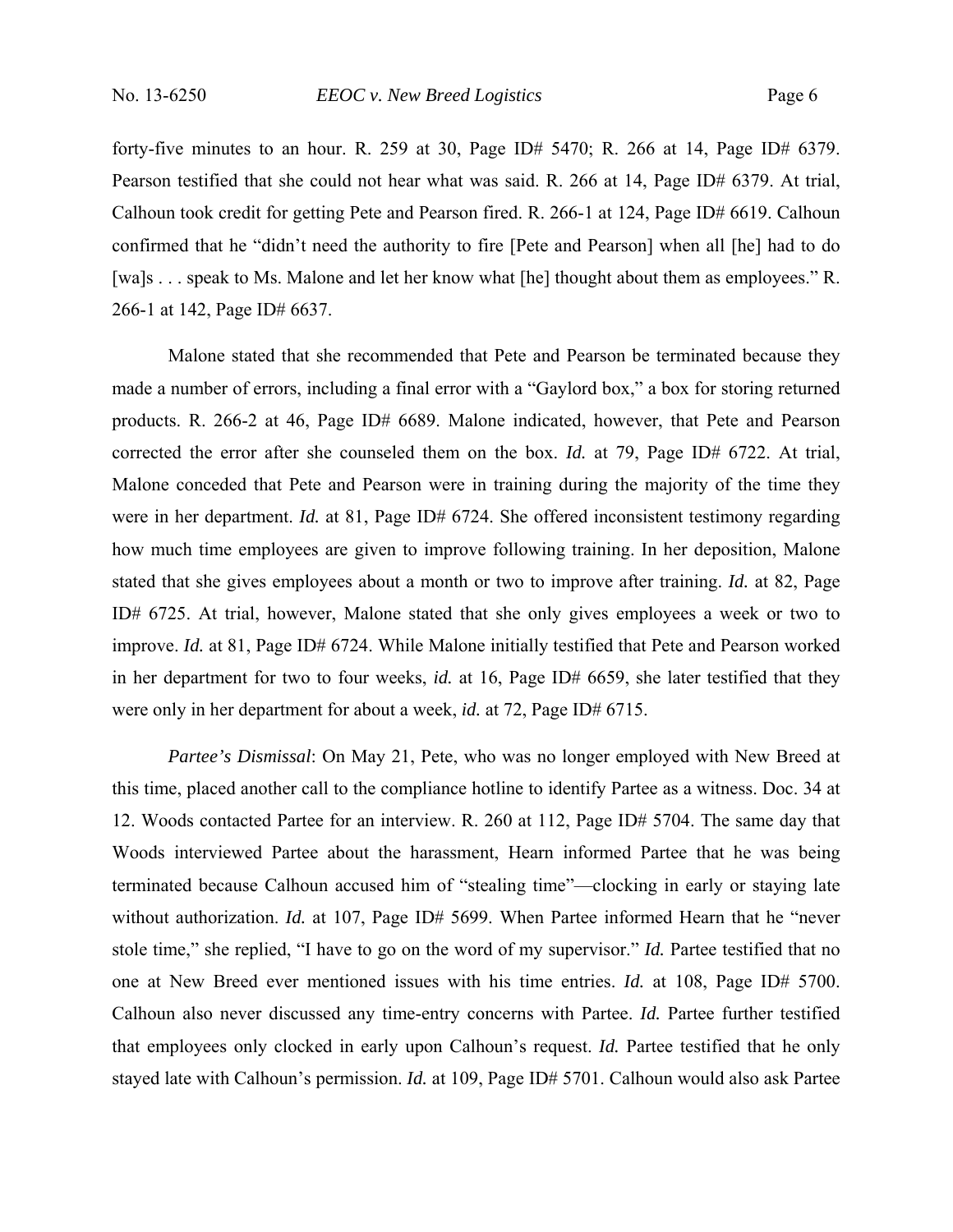to get lunch for him and would tell Partee that he would "fix" his time if the lunch run exceeded Partee's lunchtime allotment. *Id.* at 110–11, Page ID# 5702–03. On May 27, the same day that Woods completed her investigation of Calhoun and recommended his termination for harassment, Valitutto approved Partee's termination. R. 268 at 93, Page ID# 6968.

### **C. Jury Trial**

Before the district court submitted the case to the jury, New Breed moved for judgment as a matter of law pursuant to Federal Rule of Civil Procedure 50(a). New Breed argued that the jury could not find for the EEOC because: 1) neither Hines, Pearson, nor Partee engaged in protected activity prior to their termination; 2) there is no evidence to establish that any claimant was terminated because of protected activity; and 3) the evidence did not establish that New Breed acted with malice or reckless indifference to any claimants' federally protected rights. The district court took the motion under advisement until after the jury returned its verdict. At the conclusion of the seven-day trial, the jury found in favor of the EEOC on both the harassment and retaliation claims. The jury awarded all four claimants a total of more than \$1.5 million in compensatory and punitive damages and other monetary relief. Following the jury's verdict, New Breed filed a renewed motion for judgment as a matter of law under Rule 50(b) and a motion for a new trial under Rule 59(a)(1)(A). New Breed's motions reiterated the grounds set forth in its Rule 50(a) motion and challenged the district court's jury instructions. The district court denied both of these motions, giving rise to this appeal.

## **II. DISCUSSION**

We review *de novo* a district court's decision to deny a renewed motion for judgment as a matter of law under Rule 50(b). *Radvansky v. City of Olmsted*, 496 F.3d 609, 614 (6th Cir. 2007). When reviewing the district court's decision, we apply the same deferential standard as the district court. *Id*. Thus, we may grant the motion "only if in viewing the evidence in the light most favorable to the non-moving party, there is no genuine issue of material fact for the jury, and reasonable minds could come to but one conclusion, in favor of the moving party." *Id.* (citation omitted). When reviewing the district court's decision, this court "may not weigh the evidence, pass on the credibility of witnesses, or substitute [our] judgment for that of the jury." *Spengler v. Worthington Cylinders*, 615 F.3d 481, 489 (6th Cir. 2010) (citation omitted).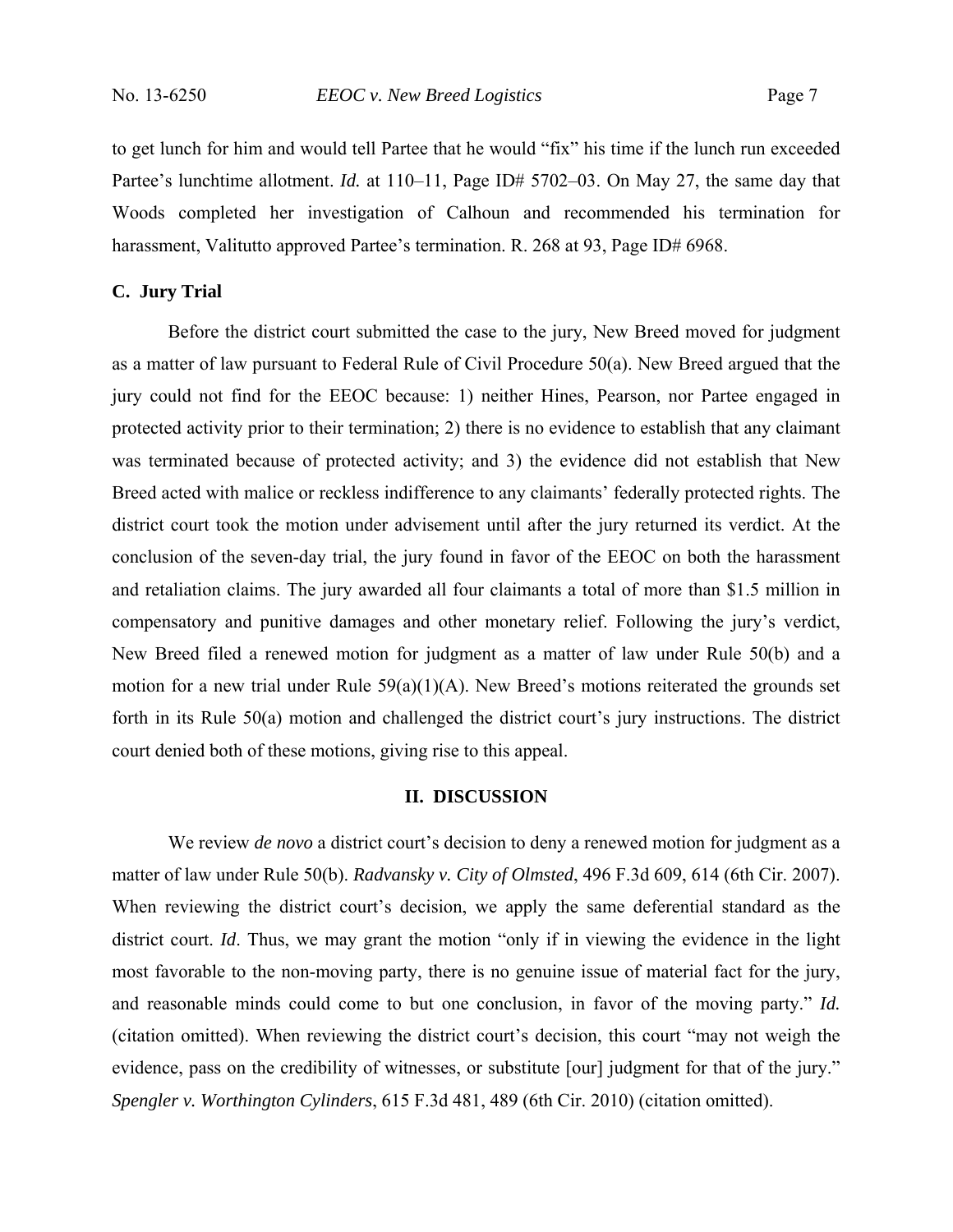We review the district court's decision to deny a Rule 59(a) motion for a new trial for an abuse of discretion. *Logan v. Dayton Hudson Corp.*, 865 F.2d 789, 790 (6th Cir. 1989). "An abuse of discretion exists when the reviewing court is firmly convinced that a mistake has been made." *Wayne v. Vill. of Sebring*, 36 F.3d 517, 525 (6th Cir. 1994). Under Rule 59(a)(1)(A), "[t]he court may, on motion, grant a new trial on all or some of the issues—and to any party . . . for any reason for which a new trial has heretofore been granted in an action at law in federal court." The language of Rule 59(a) has been interpreted "to mean that a new trial is warranted when a jury has reached a 'seriously erroneous' result as evidenced by: (1) the verdict being against the weight of the evidence; (2) the damages being excessive; or (3) the trial being unfair to the moving party in some fashion, i.e., the proceedings being influenced by prejudice or bias." *Holmes v. City of Massillon*, 78 F.3d 1041, 1045–46 (6th Cir. 1996). When a party requests a new trial on the ground that the verdict is against the weight of the evidence, we will uphold the jury verdict if it is one "the jury reasonably could have reached; we cannot set it aside simply because we think another result is more justified." *Innovation Ventures, LLC v. N2G Distrib., Inc.*, 763 F.3d 524, 534 (6th Cir. 2014) (citation omitted).

Since New Breed's Rule 50(b) and Rule 59(a) motions both challenge the sufficiency of the evidence, we will address them concurrently.

## **A. New Breed is Not Entitled to Judgment as a Matter of Law or a New Trial as to the Retaliation Verdict.**

Title VII prohibits an employer from retaliating against an employee who has either: (1) "opposed any practice made an unlawful employment practice by this subchapter," or (2) "made a charge, testified, assisted, or participated in any manner in an investigation, proceeding, or hearing under this subchapter." 42 U.S.C. § 2000e-3(a). These two provisions, respectively, constitute the "opposition" and the "participation" clauses. To establish a *prima facie* case of retaliation under either clause of Title VII's anti-retaliation provision, the EEOC had to demonstrate that the claimants: (1) engaged in activity protected by Title VII; (2) the defendant knew of their protected activity; (3) thereafter, the defendant took adverse action against the claimants; and (4) a causal connection existed between the protected activity and the materially adverse action. *Taylor v. Geithner*, 703 F.3d 328, 336 (6th Cir. 2013). If the EEOC established a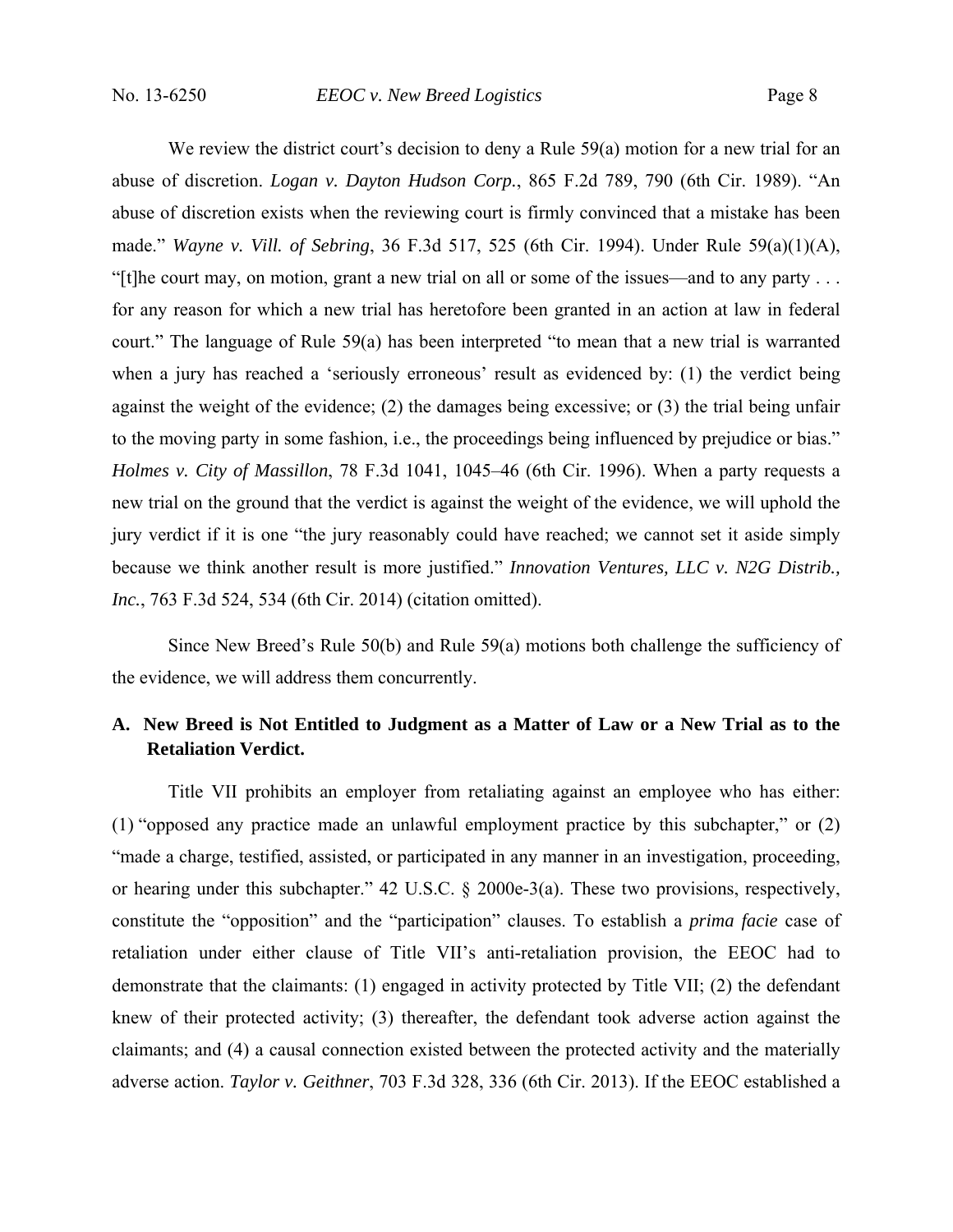*prima facie* case of retaliation, the burden of production shifted to New Breed to proffer some legitimate, nonretaliatory reasons for its actions. *Canitia v. Yellow Freight Sys., Inc.*, 903 F.2d 1064, 1066 (6th Cir. 1990) (citing *McDonnell Douglas Corp. v. Green*, 411 U.S. 792, 802 (1973)). To the extent New Breed proffered such reasons, the burden of persuasion shifted back to the EEOC to show that the proffered reasons were not the true reasons for the employment decision, i.e., that the reasons were a pretext for retaliation. *St. Mary's Honor Ctr. v. Hicks*, 509 U.S. 502, 515–16 (1993); *Texas Dep't of Comm. Affairs v. Burdine*, 450 U.S. 248, 256 (1981). Furthermore, the EEOC had to establish but-for causation to establish the retaliation claim. This standard "requires proof that the unlawful retaliation would not have occurred in the absence of the alleged wrongful action or actions of the employer." *Univ. of Tex. Sw. Med. Ctr. v. Nassar*, 133 S. Ct. 2517, 2533 (2013).

On appeal, New Breed argues that the evidence does not support the jury's retaliation verdict because: 1) neither Hines, Pearson, nor Partee engaged in protected activity constituting opposition while employed at New Breed; 2) the relevant decision makers did not know of any protected activity; and 3) any protected activity was not the but-for cause of the adverse employment action. We will address each of these issues in turn.

#### 1. *Protected Activity*

New Breed contends that neither Hines, Pearson, nor Partee engaged in protected activity before their terminations. Specifically, New Breed argues that the act of telling Calhoun to cease his harassment does not constitute protected activity under Title VII. The district court rejected this argument, holding that protected conduct "can be as simple as telling a supervisor to stop." R. 269 at 21-22, Page ID# 7137–38. Because we have not ruled on whether a complaint to the harassing supervisor constitutes protected activity, the district court relied on the reasoning of two district court cases in support of its conclusion. *See Berthiaume v. Appalachian Christian Vill. Found., Inc.*, No. 2:07-cv-46, 2008 WL 4138112, at \*4 (E.D. Tenn. Sept. 4, 2008) ("[A]n employee has 'engaged in the most basic form of protected activity when she told her supervisor . . . to stop his offensive conduct'" (quoting *Ogden v. Wax Works, Inc.*, 214 F.3d 999, 1007 (8th Cir. 2000))); *Reed v. Cracker Barrel Old Country Store, Inc.*, 133 F. Supp. 2d 1055, 1070 (M.D. Tenn. 2000) ("[A] plaintiff who tells her immediate supervisor that he must stop sexually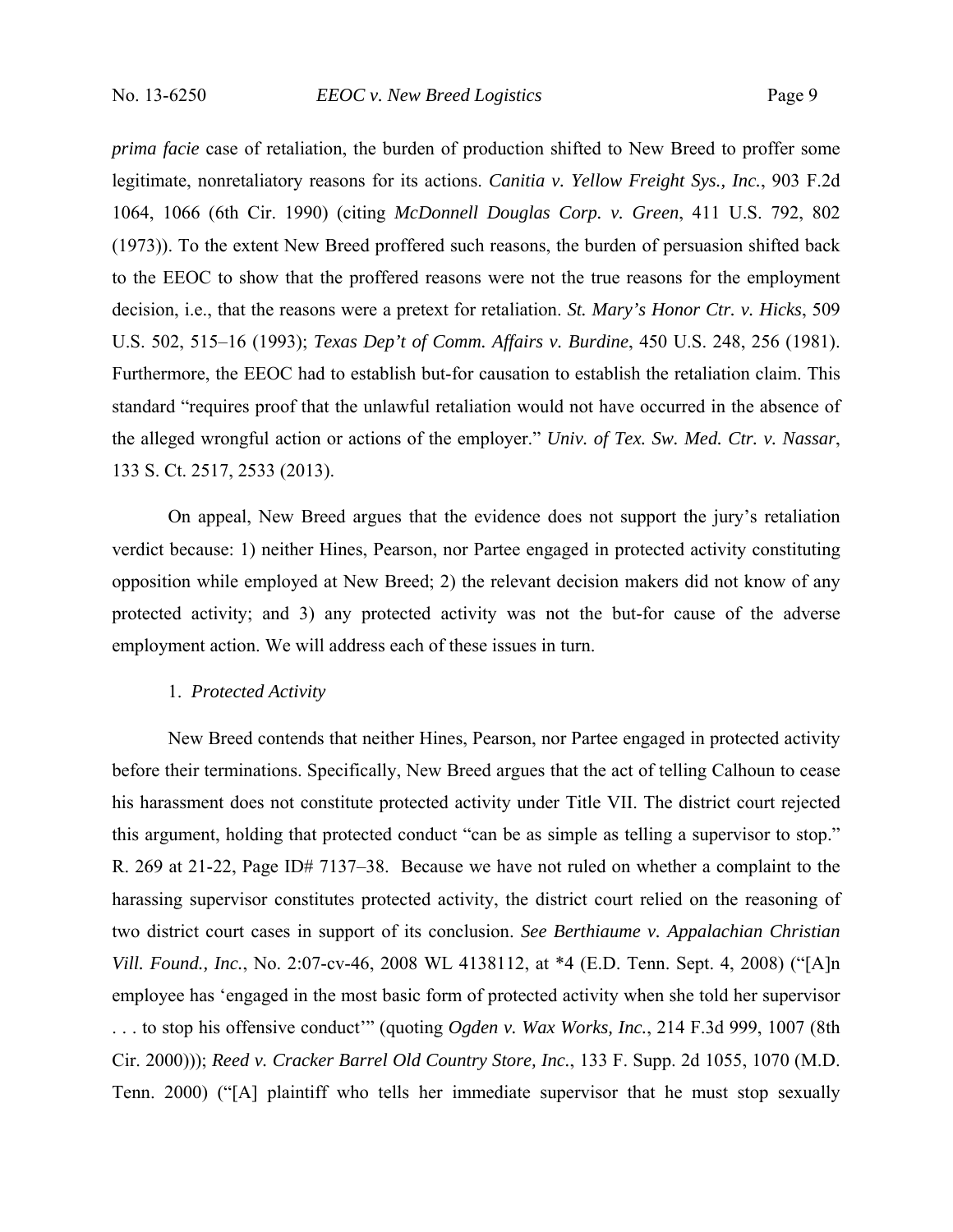harassing her, is 'engaging in the most basic form of protected conduct; namely, telling a harasser, who was also serving as her supervisor, to cease all forms of physical and verbal harassment.'" (quoting *Quarles v. McDuffie Cnty.*, 949 F. Supp. 846, 853 (S.D. Ga. 1996))).

New Breed contends that we should not follow the reasoning of *Berthiaume* and *Reed*. Instead, we should adopt a rule that concludes that resisting a harasser's advances or talking back to a harasser is not protected activity under Title VII's anti-retaliation provision. In response, the EEOC argues that the district court's conclusion is supported by, most importantly, the language of the opposition clause of Title VII's anti-retaliation provision, as well as Supreme Court and Sixth Circuit precedent. We agree with the EEOC that a complaint to a harassing supervisor qualifies as protected activity.

The language of the "opposition" clause of Title VII's anti-retaliation provision states that "it shall be an unlawful employment practice for an employer to discriminate against any . . . employee<sup>[]</sup> . . . because [the employee] opposed any practice made an unlawful employment practice." 42 U.S.C. § 2000e-3(a). In *Crawford v. Metropolitan Government of Nashville & Davidson County, Tennessee*, the Supreme Court held that "[t]he term 'oppose' being left undefined by the statute, carries its ordinary meaning: 'to resist or antagonize . . . ; to contend against; to confront; resist; withstand.'" 555 U.S. 271, 276 (2009) (citing Webster's New Int'l Dictionary 1710 (2d ed. 1958)) (additional internal citation omitted). Consistent with this expansive definition, we have held that "[t]he opposition clause protects not only the filing of formal discrimination charges with the EEOC, but also complaints to management and less formal protests of discriminatory employment practices." *Laster v. City of Kalamazoo*, 746 F.3d 714, 730 (6th Cir. 2014). We have also given "great deference" to the EEOC's interpretation of "opposing" conduct as "including complaining to anyone (management, unions, other employees, or newspapers) about allegedly unlawful practices." *Johnson v. Univ. of Cincinnati*, 215 F.3d 561, 579, 580 n.8 (6th Cir. 2000).

Applying these broad definitions, we conclude that a demand that a supervisor cease his/her harassing conduct constitutes protected activity covered by Title VII. Sexual harassment is without question an "unlawful employment practice." If an employee demands that his/her supervisor stop engaging in this unlawful practice—i.e., resists or confronts the supervisor's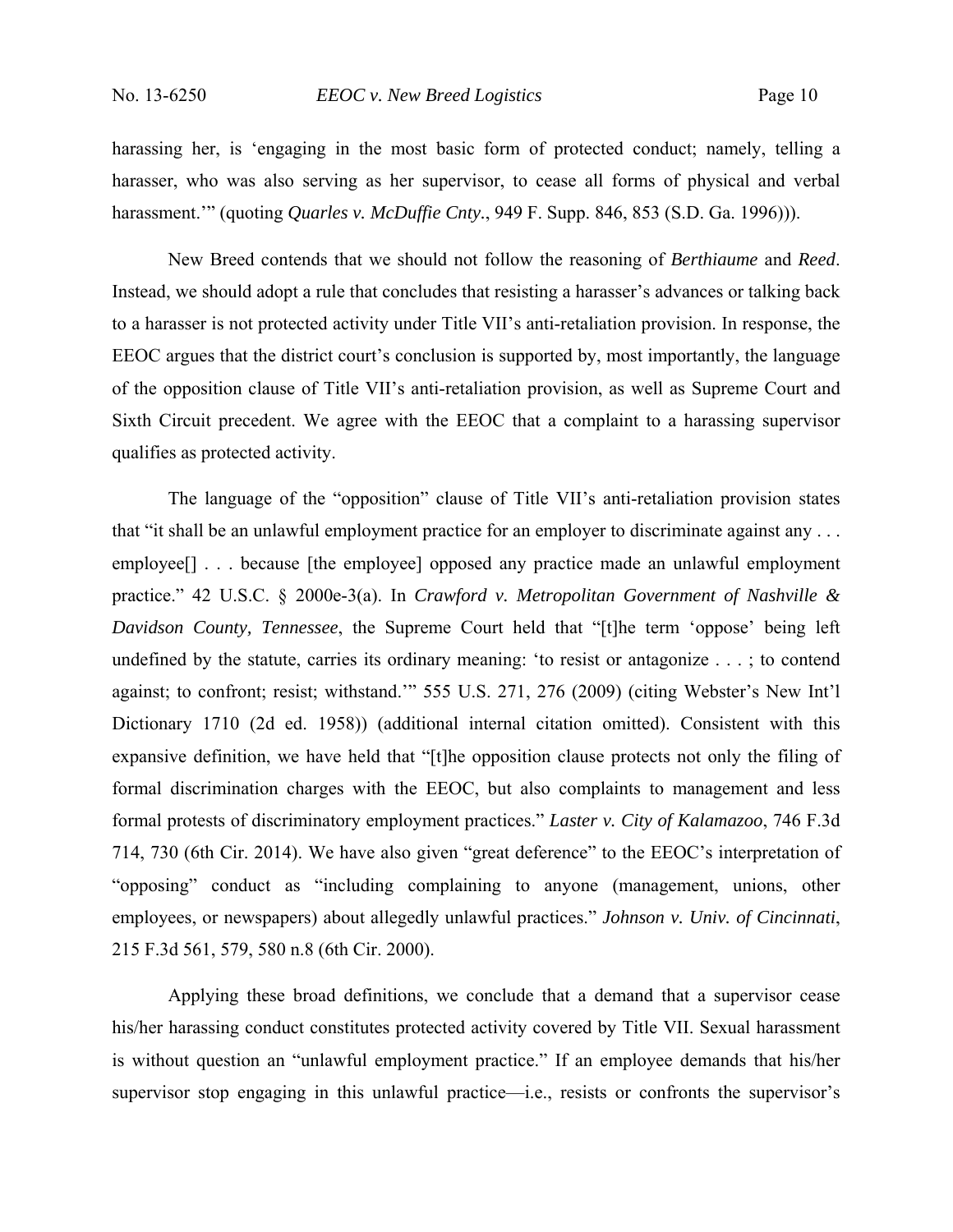unlawful harassment—the opposition clause's broad language confers protection to this conduct.**<sup>3</sup>** Importantly, the language of the opposition clause does not specify to whom protected activity must be directed. *Warren v. Ohio Dept. of Public Safety*, 24 F. App'x 259, 265 (6th Cir. 2001) ("Under the opposition clause, . . . [t]here is no qualification on who the individual doing the complaining may be or on who the party to whom the complaint is made."). Therefore, it would be unfair to read into the provision a requirement that a complainant only engages in protected activity when s/he opposes the harassment to a "particular official designated by the employer." *See Ross v. Baldwin Cnty. Bd. of Ed.*, No. 06-0275, 2008 WL 820573, at \*6 (S.D. Ala. Mar. 24, 2008) ("It would be anomalous, and would undermine the fundamental purpose of the statute, if Title's VII's protections from retaliation were triggered only if the employee complained to some particular official designated by the employer.").

We note that only one of our sister circuits has concluded that communication directed solely to a harassing supervisor does not constitute protected activity. In *Frank v. Harris County*, 118 F. App'x 799, 804 (5th Cir. 2004), the Fifth Circuit held that the plaintiff "provide[d] no authority for the proposition that a single 'express rejection' to [a harassing supervisor] constitutes as a matter of law a protected activity." In reaching this conclusion, the Fifth Circuit neither assessed the language of the opposition clause of Title VII nor indicated why a complaint to the harassing supervisor would not fall within the confines of the provision. *See generally id.*  Therefore, we are not persuaded by *Frank*. Nor are we persuaded by the other case New Breed cites in support of its position, *Del Castillo v. Pathmark Stores, Inc.*, 941 F. Supp. 437 (S.D.N.Y. 1996). In *Del Castillo*, the district court held that "simply [ ] declining a harasser's sexual advances" is not protected activity because "[i]f it were otherwise, every harassment claim would automatically state a retaliation claim as well." *Id.* at 438–39. We are not convinced by this logic. Assuming the other elements of a *prima facie* case are present, a harassment claim only becomes a retaliation claim if, after the harassee opposes the harassment, the harasser initiates adverse

<sup>&</sup>lt;sup>3</sup>Other courts have arrived at a similar conclusion, likewise relying on the mere wording of Title VII's anti-retaliation provision. *See, e.g., Ogden*, 214 F.3d at 1007 (noting that, pursuant to 42 U.S.C. § 2000e-3(a), "[e]mployers may not retaliate against employees who 'oppose discriminatory conduct,' . . . and the jury reasonably concluded Ogden [opposed discriminatory conduct] when she told Hudson to stop his offensive behavior"); *Tate v. Exec. Mngmt. Servs., Inc.*, No. 105-cv-47, 2007 WL 1650410, at \*2 (N.D. Ind. June 4, 2007), *rev'd on other grounds*, 546 F.3d 528 (7th Cir. 2008) ("A straightforward reading of the statute's text requires finding that rebuffing sexual harassment can in some situations be considered opposition to an unlawful employment practice.").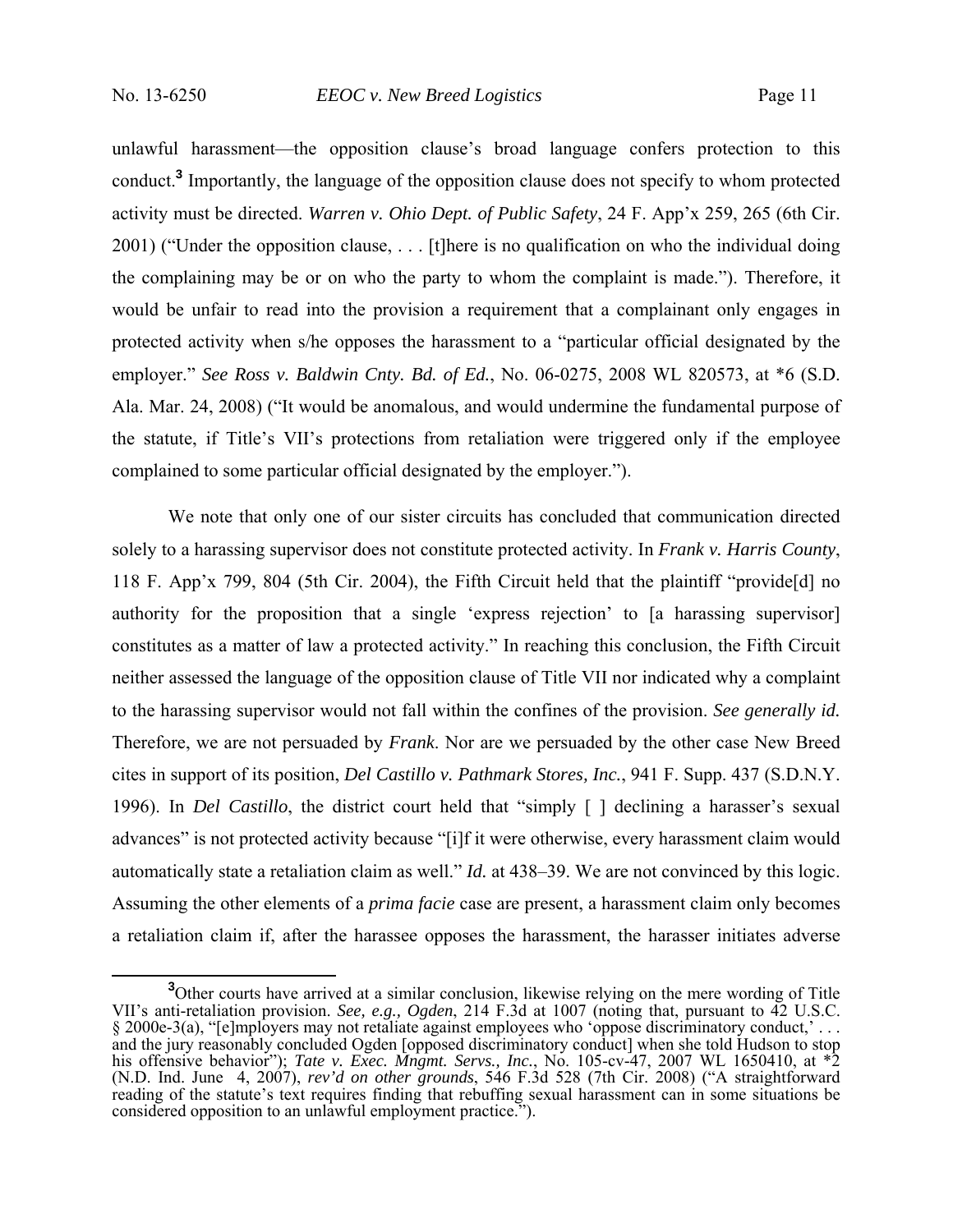action against the victim. Thus, giving retaliation victims protection where they complain to the harasser will not morph all harassment claims into a retaliation claim, absent some materially adverse action.

Here, at the very least, all four complainants requested that Calhoun stop his sexually harassing behavior before their terminations. Consistent with our holding today, these complaints constitute protected activity. Accordingly, the district court did not err in concluding that there is evidence sufficient to support the jury's verdict on the retaliation claim as to the protectedactivity prong.

#### 2. *Knowledge of Protected Activity and Adverse Action*

New Breed next contends that the jury's retaliation verdict is unsupported because there is no evidence that the relevant decision makers knew of any alleged protected activity when they took adverse action against Pete, Pearson, and Hines.**<sup>4</sup>** We address this argument as it relates to each individual claimant.

*Hines*: As to Hines, New Breed reiterates its argument that Hines never engaged in communication constituting protected activity covered under the statute. We have already concluded that Hines engaged in protected activity when she opposed Calhoun's sexually harassing comments. Thus, Calhoun had knowledge of Hines's protected activity (since it was directed towards him) when he subsequently terminated her employment.

*Pete and Pearson*: With regard to Pete and Pearson, New Breed asserts that there is no evidence that Malone knew of any protected activity when she recommended that Pete and Pearson be terminated for poor performance. The district court rejected this argument and concluded that "the jury had competent evidence in front of it that Calhoun influenced Malone's decision to recommend Pete and Pearson's termination[s]." R. 269 at 23, Page ID# 7139.

The theory that New Breed may still be held liable for Malone's termination of Pete and Pearson is known as the "cat's paw" theory of liability. Under the cat's paw theory of liability, we focus on whether another individual and not the actual decision maker "is the driving force

**<sup>4</sup>** <sup>4</sup>New Breed does not dispute that the relevant decision makers knew that Partee was a witness for Pete when they terminated his employment. Therefore, the relevant decision makers were aware of at least one instance of protected activity from Partee.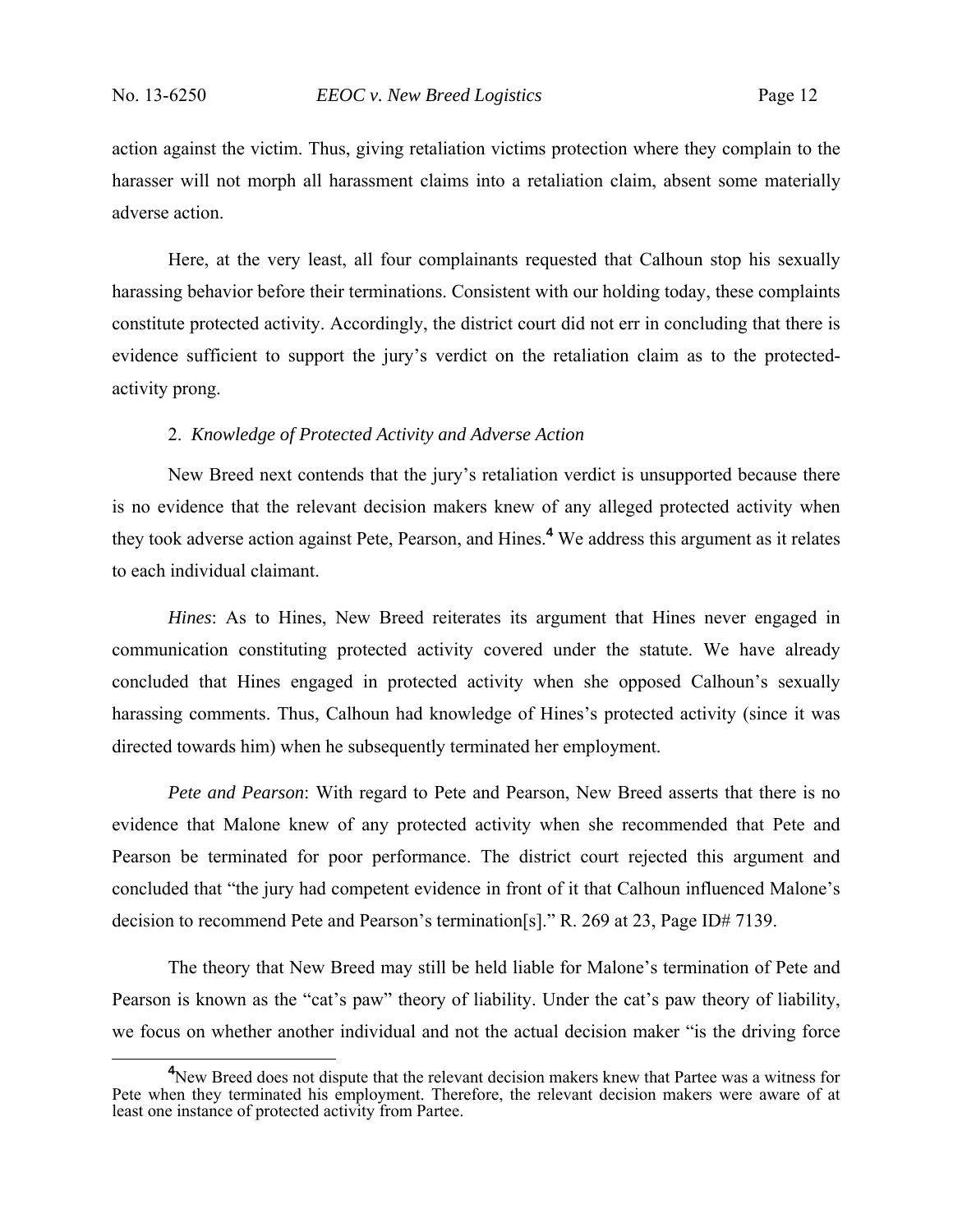behind the employment action." *Roberts v. Principi*, 283 F. App'x 325, 333 (6th Cir. 2008); *see also Staub v. Proctor Hosp.*, 131 S. Ct. 1186, 1194 (2011). Thus, "[w]hen a decisionmaker acts in accordance with a retaliator's bias without [her]self evaluating the employee's situation, the retaliator clearly causes the tangible employment action, regardless of which individual actually enforces the adverse transfer or termination." *Roberts*, 283 F. App'x at 333 (internal quotations and citation omitted). Applying liability in this circumstance accords with agency principles in that "the [retaliator] is the decisionmaker, and the titular decisionmaker is a mere conduit for the [retaliator's] discriminatory animus." *Id.* (internal quotations and citation omitted); *see also Madden v. Chattanooga City Wide Serv. Dep't*, 549 F.3d 666, 678 (6th Cir. 2008).

Here, the EEOC presented evidence to the jury to show that, after Pete and Pearson were transferred to Returns, Calhoun disparaged their work ethic to Malone. Trial testimony established that, on the day Pete and Pearson learned that they were being terminated, they saw Calhoun and Malone engaging in a conversation. Later that day, Malone terminated Pete and Pearson. Malone stated that the reason for the termination was poor performance. However, Pete and Pearson had only been in Returns for a week. Importantly, at trial, Malone admitted to the jury that she usually trains new employees for two weeks and then gives them a month or two to adjust to the department. Furthermore, at trial, Calhoun took credit for getting Pearson and Pete fired. He stated that he "didn't need the authority to fire [Pete and Pearson] when all [he] had to do [wa]s . . . speak to Ms. Malone and let her know what [he] thought about them as employees." R. 266-1 at 142, Page ID# 6637. The jury could have reasonably concluded from this evidence that Calhoun influenced Malone's decision to terminate Pete and Pearson, making Malone the conduit to Calhoun's retaliatory animus.

#### 3. *But-For Causation*

New Breed argues, lastly, that the evidence does not establish that any protected activity was the but-for cause of the adverse employment actions taken against any claimant. As noted previously, under *Nassar*, a Title VII claimant must show that his or her protected activity was a but-for cause of the adverse action by the employer. 133 S. Ct. at 2533; *see also Seoane-Vazquez v. Ohio State University*, 577 F. App'x 418, 428 (6th Cir. 2014) (holding that cat's paw liability will only lie in the retaliation context if the claimant can show that the non-decision maker's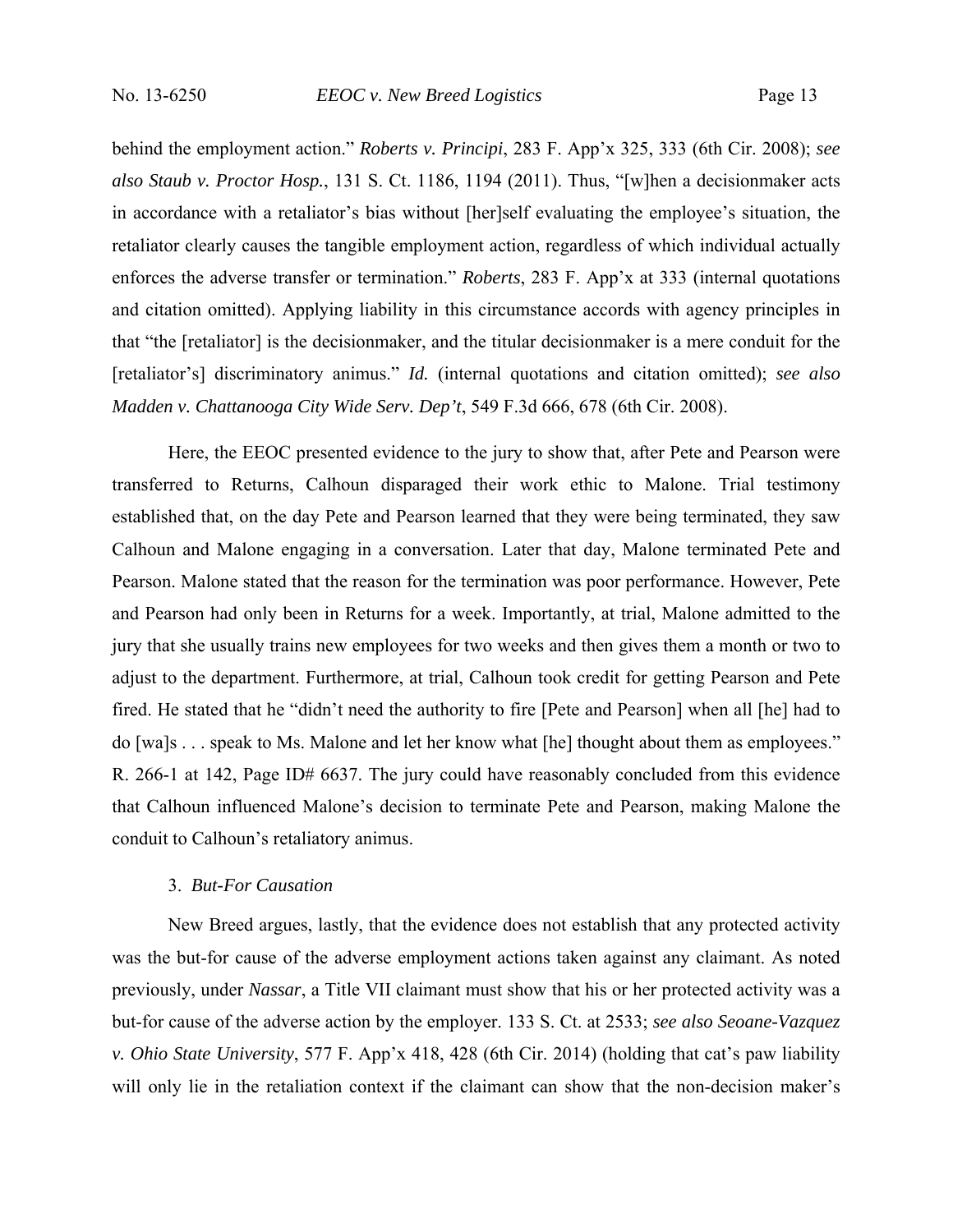"retaliatory actions were a but-for cause" of the decision maker's decision to take adverse action).

The district court concluded that it was permissible for the jury to infer causation between the protected activities of Hines, Pete, Pearson, and Partee and their terminations due to their close temporal proximity. New Breed argues that, after *Nassar*, close temporal proximity, alone, is not sufficient to create an inference of causation. The district court did not, however, confine its analysis of causation to close temporal proximity. The district court further found that the EEOC submitted evidence sufficient for the jury to reject New Breed's legitimate, nonretaliatory reasons for the claimants' terminations—Hines (attendance reasons), Pete and Pearson (performance reasons), and Partee (time-clock improprieties)—as pretextual. Thus, in other words, the district court concluded that the jury had before it evidence sufficient to conclude that Calhoun's retaliation was the but-for cause of the claimants' adverse employment actions. New Breed contends that the district court erred when it found evidence sufficient to support causation. We disagree.

*Hines*: New Breed contends that but-for causation is lacking because Calhoun recommended Hines's termination for attendance reasons. The EEOC presented evidence, however, to show that, prior to her rejection of his sexual advances, Calhoun had no problems with Hines's tardiness, even offering to clock in for Hines when she was late. The jury could have reasonably concluded, based on this evidence, that but-for Calhoun's retaliation, Hines would not have been terminated.

*Pete and Pearson*: New Breed contends that Pete and Pearson cannot establish that their protected activity was the but-for cause of their terminations. Specifically, New Breed again argues that it was Malone who recommended that Pete and Pearson be terminated for performance reasons. As noted previously, however, the jury could have reasonably inferred from the circumstances surrounding Malone's treatment of Pete and Pearson that, but-for Calhoun's disparaging remarks (motivated by retaliation), Malone would not have recommended that Pete and Pearson be terminated.

*Partee*: As to Partee, New Breed contends that he was terminated because "independent" inquiries" by Hearn and Culp confirmed that he engaged in time-clock improprieties. This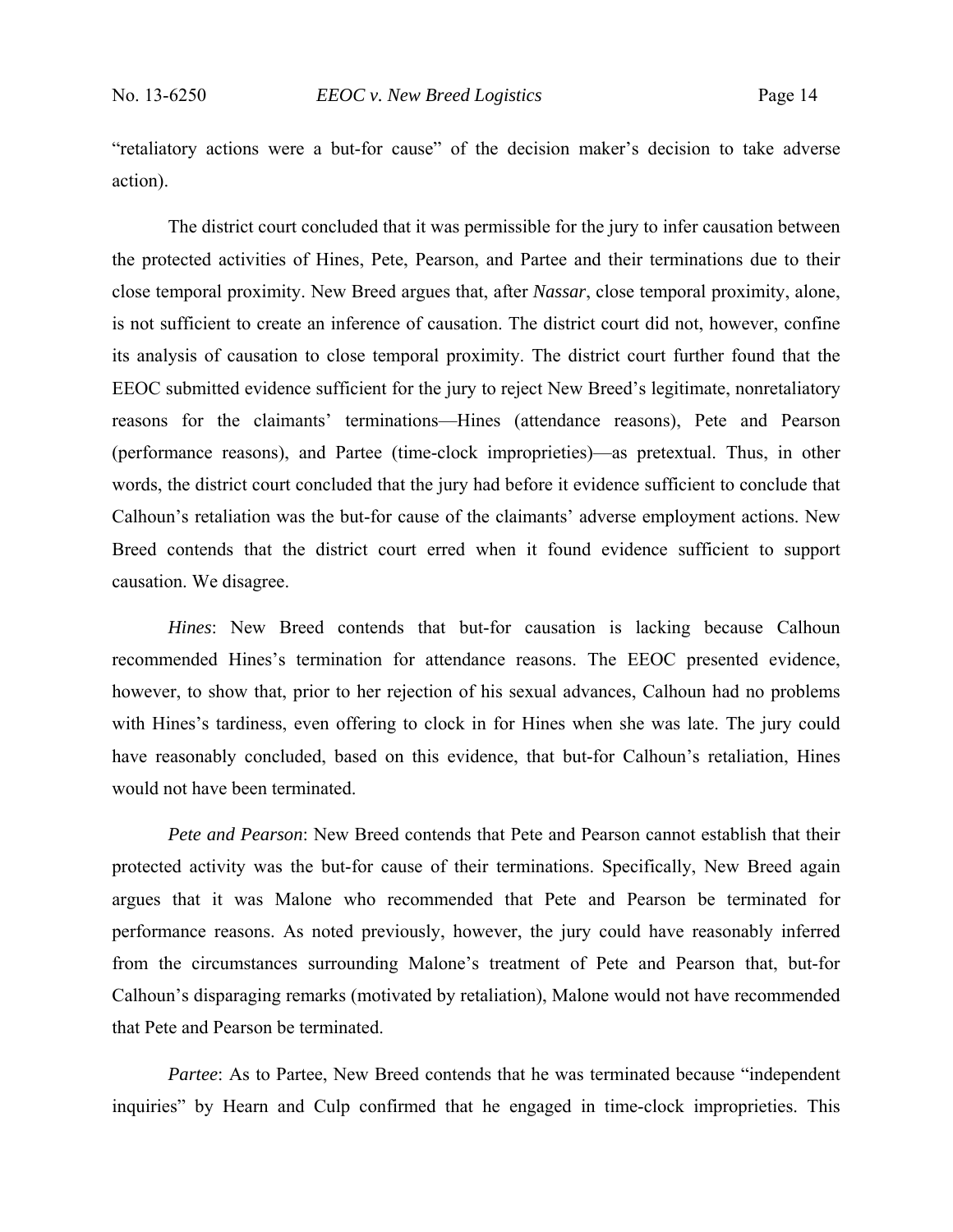argument ignores that the jury heard evidence that it was Calhoun who reported to Hearn that Partee violated time-clock practices. Additionally, the jury heard Hearn and Woods testify that Calhoun had the authority to clock Partee in and out manually and did, in fact, exercise this authority. The jury could have reasonably dismissed New Breed's assertion that an independent investigation verified Calhoun's allegations since Calhoun had the authority to control timeclock entries for employees like Partee. As such, there was evidence from which the jury reasonably could have concluded that, but-for Partee's opposition to Calhoun's sexual harassment, he would not have been terminated.

 Accordingly, we affirm the district court's judgment denying New Breed's motions for a new trial and judgment as a matter of law as to the retaliation claim.

## **B. New Breed is Not Entitled to a New Trial on the Sexual Harassment Verdict Because Calhoun's Harassment Resulted in Tangible Employment Action.**

An employer is vicariously liable for a supervisor's harassment of an employee under the supervisor's authority when the harassment results in tangible employment action. *Burlington, Inc. v. Ellerth*, 524 U.S. 742, 762 (1998). A tangible employment action is any action effecting "a significant change in employment status, such as hiring, firing, failing to promote, reassignment with significantly different responsibilities, or a decision causing a significant change in benefits." *Id.* at 761. "When a plaintiff proves that a tangible employment action resulted from a refusal to submit to a supervisor's sexual demands, he or she establishes that the employment decision itself constitutes a change in the terms and conditions of employment that is actionable under Title VII." *Id.* at 753–54. In the absence of tangible employment action, an employer may still be held liable for harassment "unless the employer affirmatively shows that it 'exercised reasonable care to prevent and correct promptly any sexually harassing behavior,' and that the plaintiff 'unreasonably failed to take advantage of any preventative or corrective opportunities provided by the employer or to avoid harm otherwise.'" *EEOC v Harbert-Yeargin, Inc.*, 266 F.3d 498, 510 (6th Cir. 2001) (quoting *Burlington*, 524 U.S. at 765 *and Faragher v. City of Boca Raton*, 524 U.S. 775, 807 (1998)).

New Breed contends that the district court erred in denying its motion for a new trial as to the harassment claim because: 1) there exists no causal connection between Calhoun's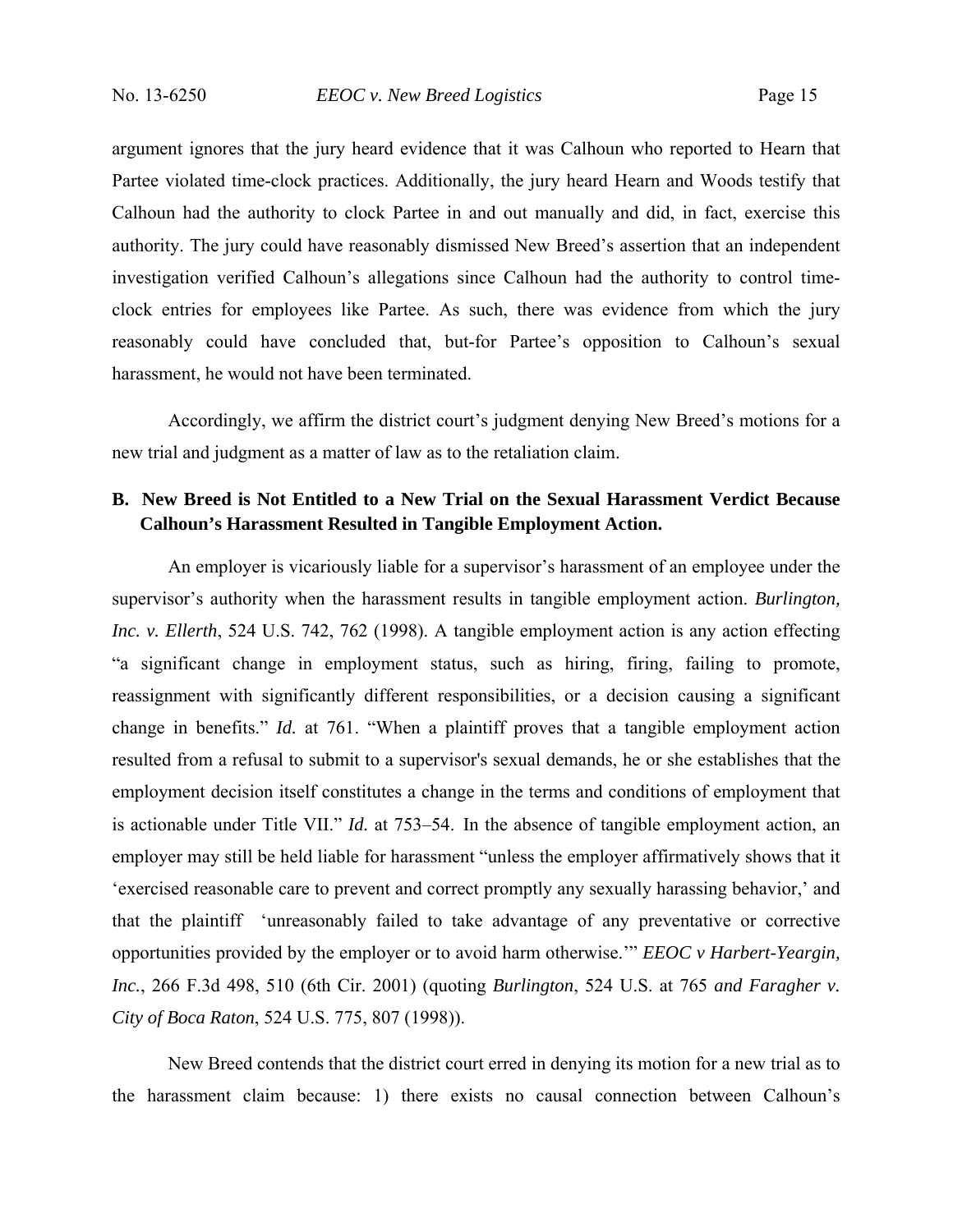harassment and the terminations of Pete, Pearson, and Hines, and 2) Pete, Pearson, and Hines unreasonably failed to take advantage of methods to report and correct the harassment. The district court concluded that the jury could have reasonably determined that Calhoun's sexual harassment culminated in the tangible employment action taken against Pete, Pearson, and Hines, making New Breed vicariously liable. We find no error in this conclusion.

As discussed in detail above, sufficient evidence was presented to the jury from which it could reasonably conclude that Calhoun: 1) terminated Hines, pursuant to his authority to unilaterally terminate temporary employees, and 2) used his supervisory authority to influence Malone to terminate Pete and Pearson, after these individuals opposed his sexual harassment. Thus, the jury could have reasonably concluded that, not only should New Breed be vicariously liable for Calhoun's direct termination of Hines, but New Breed should also be liable for Malone's termination of Pete and Pearson. *See, e.g., Noble v. Brinker Int'l, Inc.*, 391 F.3d 715, 737 (6th Cir. 2004) (Clay, J., dissenting) (noting that if there is evidence from which a jury "could find that a supervisor not only acted as a conduit for a former's supervisor's discriminatory animus, but also knowingly based his termination decision on that animus, the employer [should be] unquestionably subject to vicarious liability"). Therefore, because sufficient evidence was presented to the jury to show that Calhoun's conduct resulted in tangible employment action for which New Breed should be vicariously liable, there is no reason to assess the applicability of the *Faragher/Ellerth* affirmative defense. Accordingly, we affirm the district court's judgment denying New Breed's motion for a new trial as to the harassment claim.

# **C. New Breed is Not Entitled to Judgment as a Matter of Law or a New Trial as to the Punitive Damages Award.**

Punitive damages are recoverable in a Title VII action when evidence is presented that an employer "engaged in a discriminatory practice or discriminatory practices with malice or with reckless indifference to the federally protected rights of an aggrieved individual." 42 U.S.C. § 1981a(b)(1). The appropriateness of a punitive damage award is to be assessed under the threepart inquiry set forth in *Kolstad v. Am. Dental Ass'n*, 527 U.S. 526 (1999). First, a plaintiff must "demonstrate[] that the . . . [individuals perpetrating the discrimination acted] with malice or [ ] reckless indifference to[ward] the [plaintiff's] federally protected rights." *Id.* at 534 (quoting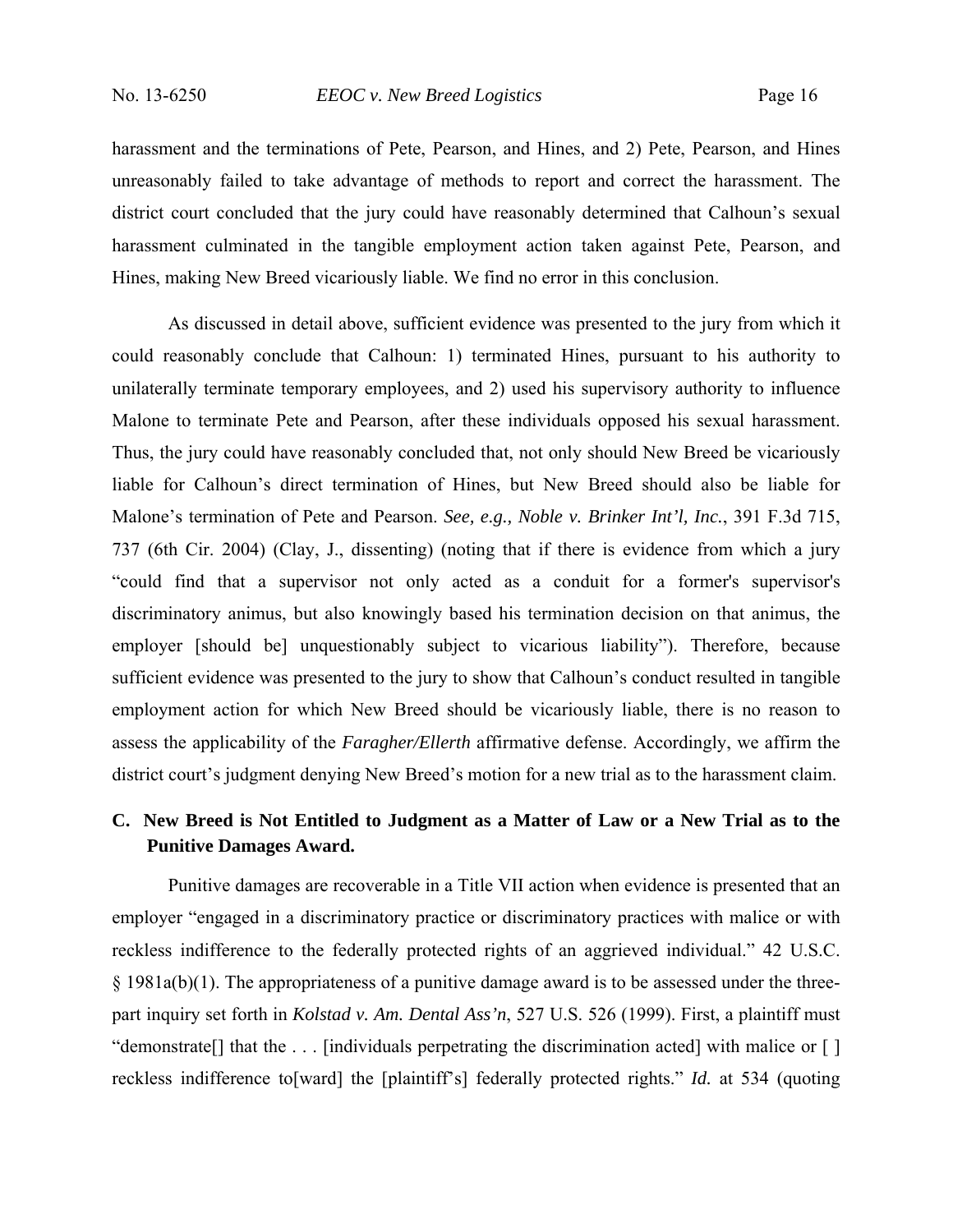§ 1981a(b)(1)). A plaintiff satisfies this prong by demonstrating that the individual in question acted "in the face of a perceived risk that its actions will violate federal law." *Id.* Second, the plaintiff demonstrates that the employer is liable by establishing that the discriminatory actor worked in a managerial capacity and acted within the scope of his employment. *Id.* at 539–41. Third, the defendant may avoid punitive-damages liability by showing that it engaged in goodfaith efforts to comply with Title VII. *Id.* at 544–46; *see also Parker v. Gen. Extrusions, Inc.*, 491 F.3d 596, 602–04 (6th Cir. 2007).

The jury verdict form permitted the jury to award punitive damages for sexual harassment and/or retaliation. New Breed contends that neither the retaliation claim nor the harassment claim provides support for the jury's award of punitive damages.**<sup>5</sup>** New Breed challenges the punitive damages award as to the retaliation claim under the first prong of *Kolstad*. Specifically, New Breed argues that the relevant decision makers could not have acted in the face of a perceived risk that their conduct violated federal law since they were not aware of any protected activity. New Breed does not challenge the punitive damages award as to the retaliation claim under *Kolstad*'s second prong. New Breed challenges the punitive damages award underlying the harassment claim under the second prong of *Kolstad*, arguing that punitive damages should not be awarded because sexual harassment was not in the scope of Calhoun's employment. Finally, New Breed contends that it should not be liable for punitive damages for Calhoun's conduct since it undertook good-faith efforts to prevent and correct sexual harassment and retaliation.

The district court upheld the jury's award of punitive damages. The district court concluded that there was evidence from which the jury could find that Calhoun acted in a managerial capacity and that, where sexual harassment results in tangible employment action, it can fall within the scope of employment and be imputed to the employer. The district court also concluded that there was evidence from which a jury could find that New Breed did not undertake good-faith efforts to prevent harassment and retaliation. The district court noted that

**<sup>5</sup>** <sup>5</sup>New Breed also contends that the issue of punitive damages never should have gone to the jury. We have held that when an appellant has made "a Rule 50(a) motion at the close of evidence that was also denied, lost in front of a jury, then renewed its arguments in a rejected Rule 50(b) motion after the entry of judgment, we will review only the denial of the Rule 50(b) motion." *K & T Enterprises, Inc. v. Zurich Ins. Co.*, 97 F.3d 171, 174 (6th Cir. 1996). Therefore, we will confine our analysis to whether there is evidence sufficient to support the jury's punitive damages award.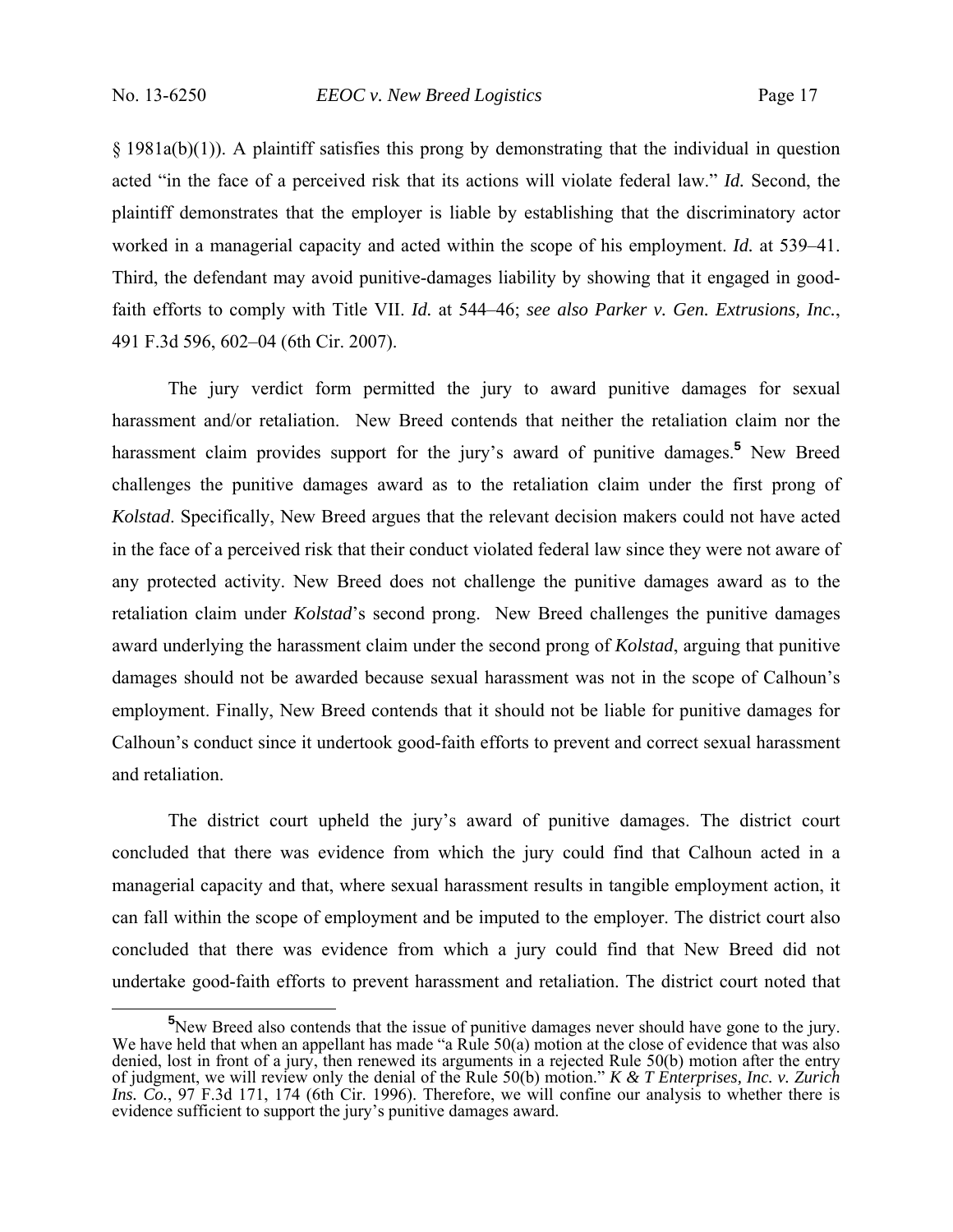the EEOC presented evidence that New Breed did not distribute its anti-harassment policies to temporary employees like Pete, Pearson, and Hines. The EEOC also presented evidence that Woods failed to investigate Pete's first call to the compliance hotline; instead, she merely asked Calhoun if the charges were true. As such, the district court found that it was appropriate to leave the jury's determination as to the punitive damages award undisturbed. For the following reasons, we agree with the district court's conclusions.

 We find that the evidence is sufficient to show that Calhoun acted with malice or reckless indifference to federally protected rights in retaliating against the claimants. Evidence was presented to show that Calhoun subjected Hines, Pete, and Pearson to sexual harassment and then, either directly or indirectly, engineered the terminations of all three women and Partee after they all complained about his harassment. Thus, the jury had before it evidence from which it could reasonably conclude that Calhoun "engage[d] in conduct that carrie[d] with it a *perceived risk* that [his] actions [would] violate federal law." *See Harbert-Yeargin, Inc.*, 266 F.3d at 513 (citation omitted). We also reject New Breed's assertion that the inquiry is on the other decision makers' knowledge and conduct and not Calhoun's. The EEOC only had to show that the "individual[] perpetrating the discrimination [or, here, retaliation]" acted with malice or reckless disregard for federally protected rights. *See Parker*, 491 F.3d at 602. We find that the EEOC satisfied this burden based on Calhoun's conduct. Thus, the jury's punitive damages award as to the retaliation claim is satisfied as to the first prong of *Kolstad,* the only prong under which it is challenged.

 New Breed challenges the punitive damages award as to the harassment claim only under *Kolstad*'s second prong. To demonstrate that the employer should be liable for punitive damages under this prong of *Kolstad*, the plaintiff must show that the discriminatory actor worked in a managerial capacity and acted within the scope of his employment. Indeed, "even intentional torts are within the scope of an agent's employment if the conduct is 'the kind [the employee] is employed to perform,' 'occurs substantially within the authorized time and space limits,' and 'is actuated, at least in part, by a purpose to serve the' employer." *Kolstad*, 527 U.S. at 543 (citations omitted). The employer's liability for such conduct, however, is explicitly limited by the caveat that "in the punitive damages context, an employer may not be vicariously liable for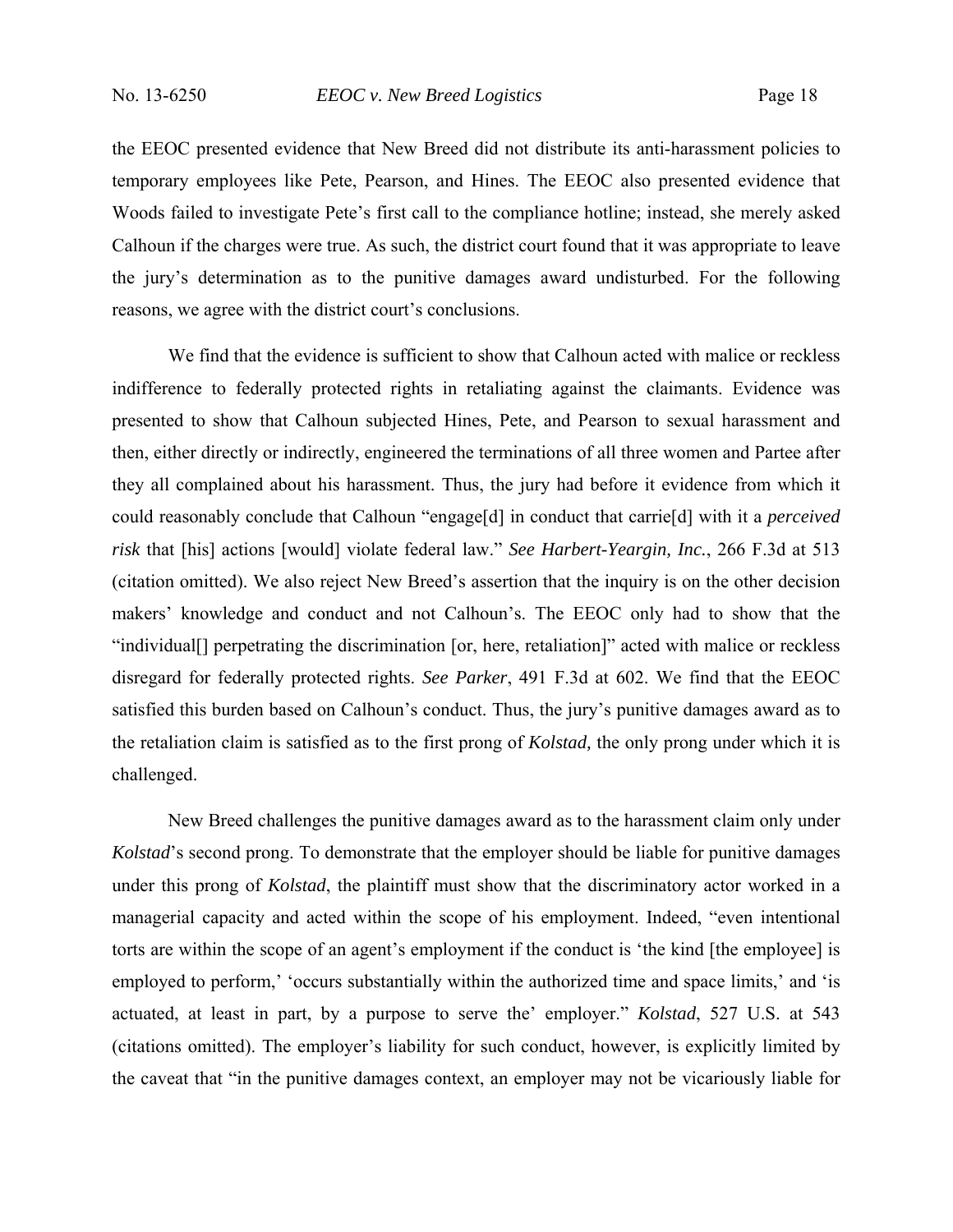the discriminatory employment decisions of managerial agents where these decisions are contrary to the employer's 'good faith efforts to comply with Title VII.'" *Id.* at 545.

We find that the claimants have demonstrated that Calhoun's sexually harassing conduct meets the first two requirements of *Kolstad*'s second prong. New Breed employed Calhoun to manage and supervise the department in which Pete, Pearson, and Hines worked. Calhoun took advantage of his managerial role and used it as a means to supervise women in a sexually harassing way. Whether Calhoun's harassing conduct was "actuated, at least in part, by a purpose to serve" the employer, the third requirement of *Kolstad*'s second prong, is less clear. However, it is not at all difficult to conclude that his retaliatory conduct toward them was thus actuated. And because on appeal, New Breed has not challenged under *Kolstad*'s second prong the award of punitive damages for retaliation, we hold that the evidence of sexual harassment and/or retaliation is sufficient under *Kolstad*'s second prong.

Regarding the third *Kolstad* prong, we reject New Breed's contention that it is entitled to a new trial because it made good-faith efforts to prevent sexual harassment and retaliation. In assessing whether an employer engaged in good-faith efforts to comply with Title VII, we focus "both on whether the defendant employer had a written sexual harassment policy and whether the employer effectively publicized and enforced its policy." *Parker*, 491 F.3d at 603. The evidence showed that, although 80% of New Breed's workers at the Avaya facility were temporary employees, New Breed only distributed its anti-harassment and anti-discrimination policies to permanent employees. A jury could have reasonably found that this was not "effective publication." Additionally, after Pete made the anonymous call to the compliance line to report the harassment, the only action New Breed took to investigate the claim was to interview Calhoun to inquire into whether the charges were true. Woods did post a response to the compliance line requesting additional witnesses. However, while waiting for the additional information, Woods made no effort to interview any of the women in Calhoun's department, only Calhoun himself. When Woods did finally conduct additional interviews, the witnesses interviewed did not include Pete, the now-identified caller, and Pearson, one of the witnesses Pete identified on the compliance hotline. *See generally* R. 263 at 21–29, Page ID# 6039–47. The jury could have found this to be insufficient investigative action to enforce New Breed's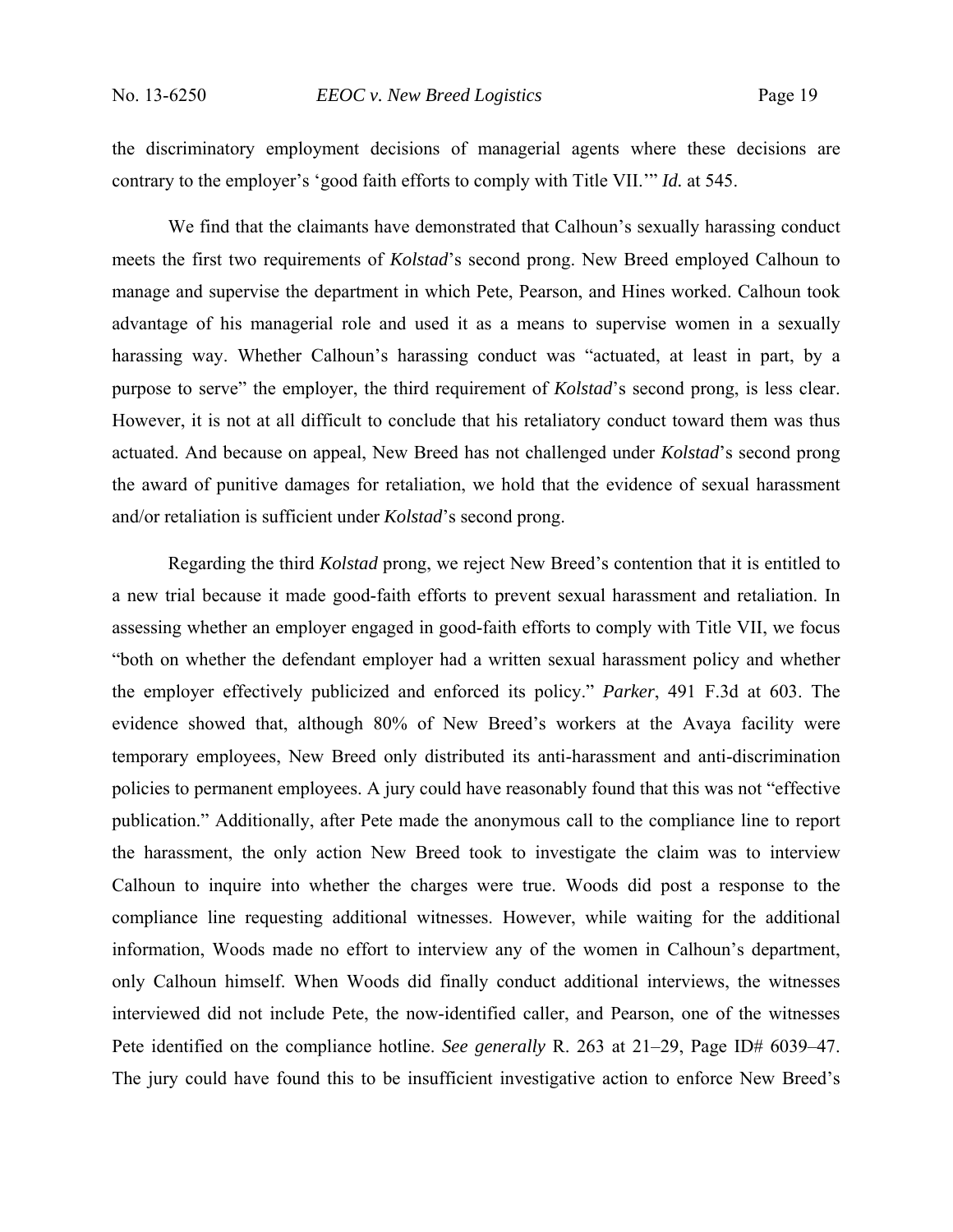anti-harassment policy. *See, e.g.*, *Parker*, 491 F.3d at 603 (finding that supervisor "was, at the very least, recklessly indifferent to [plaintiff's] plight" when, *inter alia*, he merely spoke to the alleged harasser and took no further disciplinary action after the harasser's denial of any wrongdoing). Additionally, the fact that Pete, Pearson, and Partee were all terminated during Woods' investigation could also have led the jury to reject New Breed's assertion that it engaged in good-faith efforts to prevent retaliation. Thus, the evidence of New Breed's good-faith compliance with Title VII was not such that a jury could not reasonably find in the EEOC's favor. *See, e.g., Fischer v. United Parcel Serv., Inc.*, 390 F. App'x 465, 475 (6th Cir. 2010) (citation omitted).

Accordingly, we affirm the district court's denial of judgment as a matter of law and a new trial as to punitive damages.

## **D. New Breed is Not entitled to a New Trial Based on the Punitive Damages and Retaliation Jury Instructions.**

This court reviews a district court's jury instructions for an abuse of discretion. *United States v. Ross*, 502 F.3d 521, 527 (6th Cir. 2007). The court assesses "whether, taken as a whole, the instructions adequately inform the jury of the relevant considerations and provide the jury with a sound basis in law with which to reach a conclusion." *Pivnick v. White, Getgey & Meyer Co., LPA*, 552 F.3d 479, 488 (6th Cir. 2009). Erroneous jury instructions only require reversal if they are confusing, misleading, and prejudicial. *Id.* An erroneous jury instruction should not be reversed where the error is harmless. *Id.*

## 1. *Punitive Damages Instructions*

New Breed first alleges that the punitive damages instructions were erroneous because they only captured the first two elements of the *Kolstad* test. Specifically, the instructions only informed the jury that the EEOC had to demonstrate: 1) that Calhoun acted with knowledge that his actions would violate federal law and 2) that New Breed is liable because Calhoun acted in a managerial position and within the scope of his employment. R. 225 at 47, Page ID# 4238. The district court did not instruct the jury that, under *Kolstad*, New Breed could avoid liability by showing that it engaged in good-faith efforts to comply with Title VII.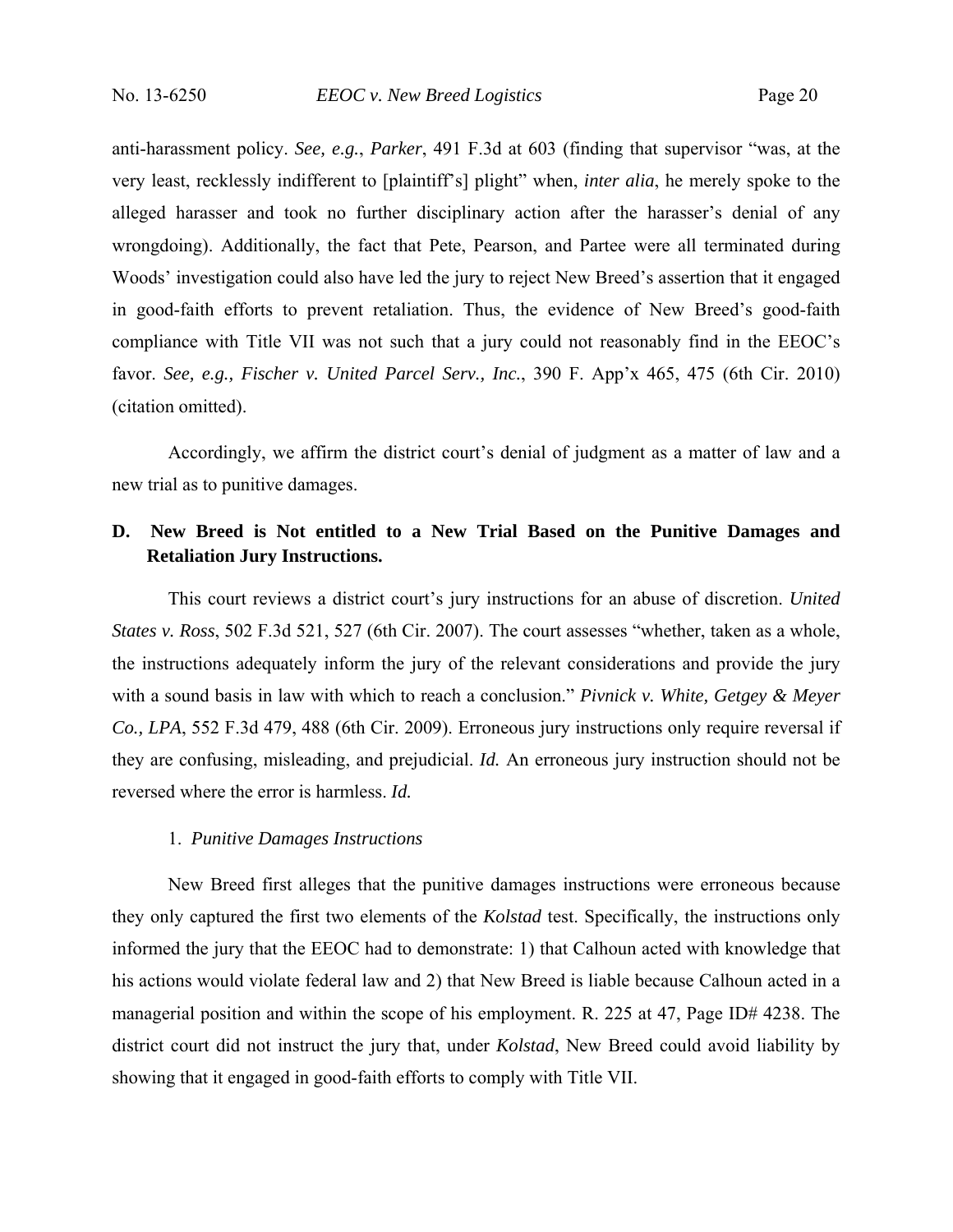When New Breed raised this omission in its motion for a new trial, the district court concluded that New Breed waived this objection by not raising it at the charge conference. Relevantly, at the charge conference, New Breed only requested substitution of the word "employer" for "person" and the word "defendant" for "individual or individuals perpetrating the discrimination." R. 265 at 9, Page ID# 6219. New Breed made no mention of the absence of the *Kolstad* affirmative defense. To avoid the consequences of this waiver, New Breed contends that the fact that it submitted a proposed instruction including the *Kolstad* affirmative defense served to preserve its objection. In support of its position, New Breed states that, during a separate exchange, unrelated to the punitive damages instruction, the district court stated:

I'm going to consider at this point any additional request is—I'm assuming that you're going to maintain that the other version, other than the one that I adopt, that you're preserving your right to still object to that. So, you don't have to state that each time.

R. 267-1 at 12, Page ID# 6826. There is no indication that the district court's statement was intended to insulate New Breed from making any substantive objections to the jury instructions for the remainder of the charge conference. Notably, on the occasion when the district court made this statement, the district court was addressing New Breed's objection to the EEOC's proposed amendment to the district court's burden-of-proof instruction. *Id.* at 10–11, Page ID# 6824–25. New Breed did not acquiesce in the district court's proposed instruction and the district court chose to adopt the EEOC's version. *Id.* at 11, Page ID# 6825. Thus, if put into context, the district court's instruction that New Breed need not restate an objection appeared to only apply when New Breed refused to acquiesce in the instruction adopted by the district court.

Furthermore, as noted above, New Breed did in fact object to the language of the punitive damages instructions—though not to the absence of the good-faith affirmative-defense language. Thus, one can strongly infer that New Breed did not interpret the district court's statement to mean that New Breed did not have to raise each of its objections during the charge conference. Therefore, the record reflects that New Breed did acquiesce to the punitive damages instructions.

 New Breeds contends that, even if waiver applies, it is entitled to a new trial because the failure to include the good-faith affirmative-defense language constitutes plain error. Fed. R. Civ. P. 51(d)(2). Where a party fails to preserve its objection to jury instructions, we review the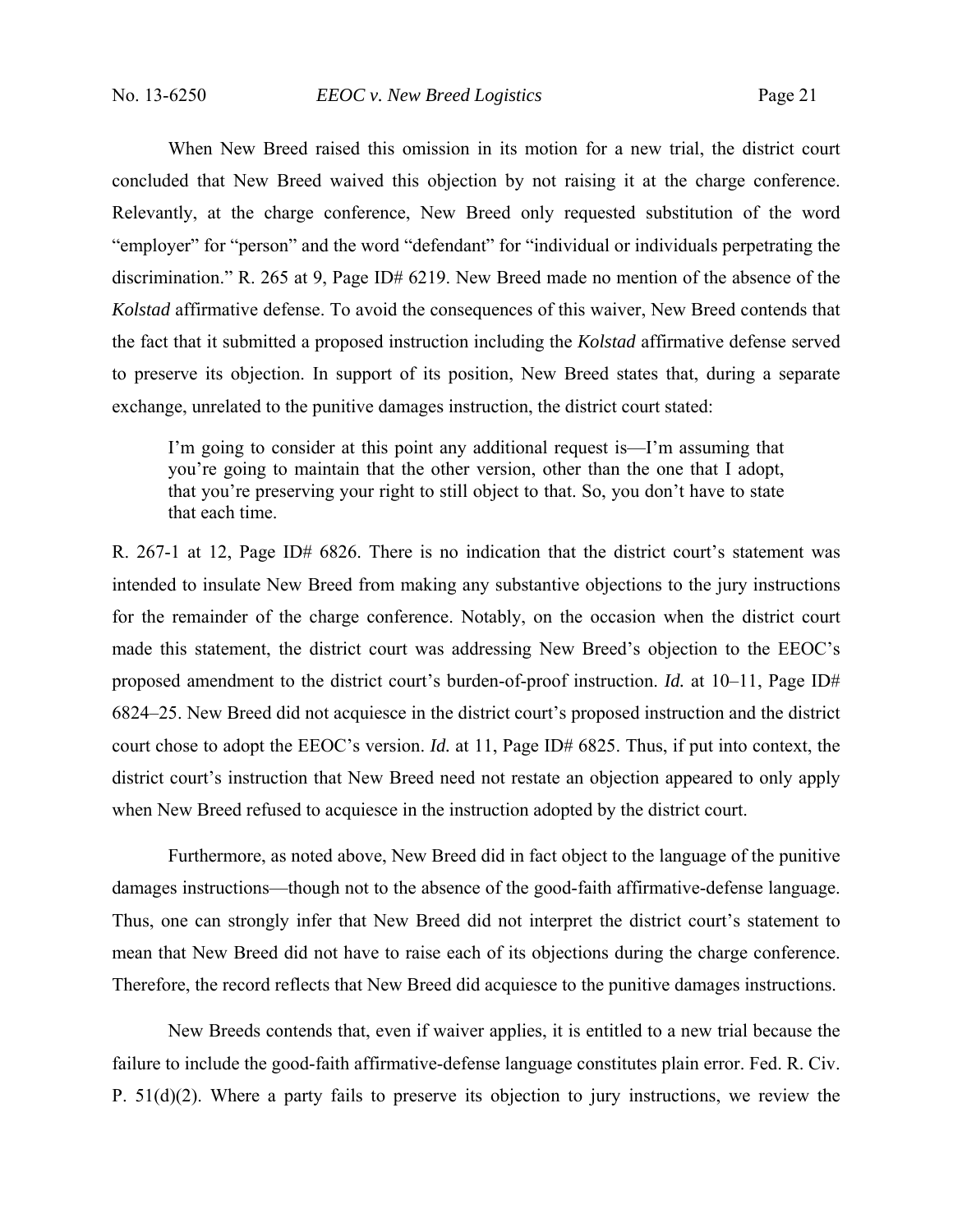instructions for plain error. *Bath & Body Works, Inc. v. Luzier Personalized Cosmetics, Inc.*, 76 F.3d 743, 749 (6th Cir. 1996) (citation omitted). Plain error is defined as an "obvious and prejudicial error that requires action by the reviewing court in the interests of justice." *Reynolds v. Green*, 184 F.3d 589, 594 (6th Cir. 1999) (internal quotations and citation omitted). Admittedly, the jury instructions only referred to the first two prongs of the *Kolstad* test. R. 225 at 47, Page ID# 4238. New Breed did not, however, even argue in its closing that it made goodfaith efforts to comply with Title VII. Alleging "prejudicial" error based on an affirmative defense not argued to the jury does not provide a basis for a Rule 51 plain-error reversal. *See, e.g., Lee v. Metr. Gov't of Nashville & Davidson Cnty.*, 432 F. App'x 435, 452 (6th Cir. 2011).

### 2. *Retaliation Instructions*

New Breed challenges the retaliation instructions on three grounds: 1) the instructions failed to require but-for causation; 2) the instructions permitted the jury to find causation based on temporal proximity alone; and 3) the instructions stated that complaints to a harassing supervisor constitute protected activity and are sufficient to impute knowledge to the employer.

### *a. Causation*

We will address grounds one and two together since they both address causation. New Breed first contends that the retaliation instructions were erroneous because the district court informed the jury that, in order to find New Breed liable for retaliation, the EEOC only had to show "that there was a causal connection between the claimant's protected activity and the adverse employment action." New Breed contends that this instruction required something less than but-for causation under *Nassar*. We disagree. The district court's retaliation instruction further informed the jury that: "To recover on its retaliation claims against the defendant, the plaintiff . . . must establish that [the claimants] were subjected to adverse employment actions by the defendant because of their internal complaints about alleged sex discrimination." R. 265 at 121, Page ID# 6331. The phrase "because of" denotes a but-for causation relationship. *See Gross v. FBL Fin. Servs., Inc.*, 557 U.S. 167, 176 (2009). Thus, although the Supreme Court had not yet decided *Nassar*, the retaliation instruction nonetheless articulated a but-for causation standard.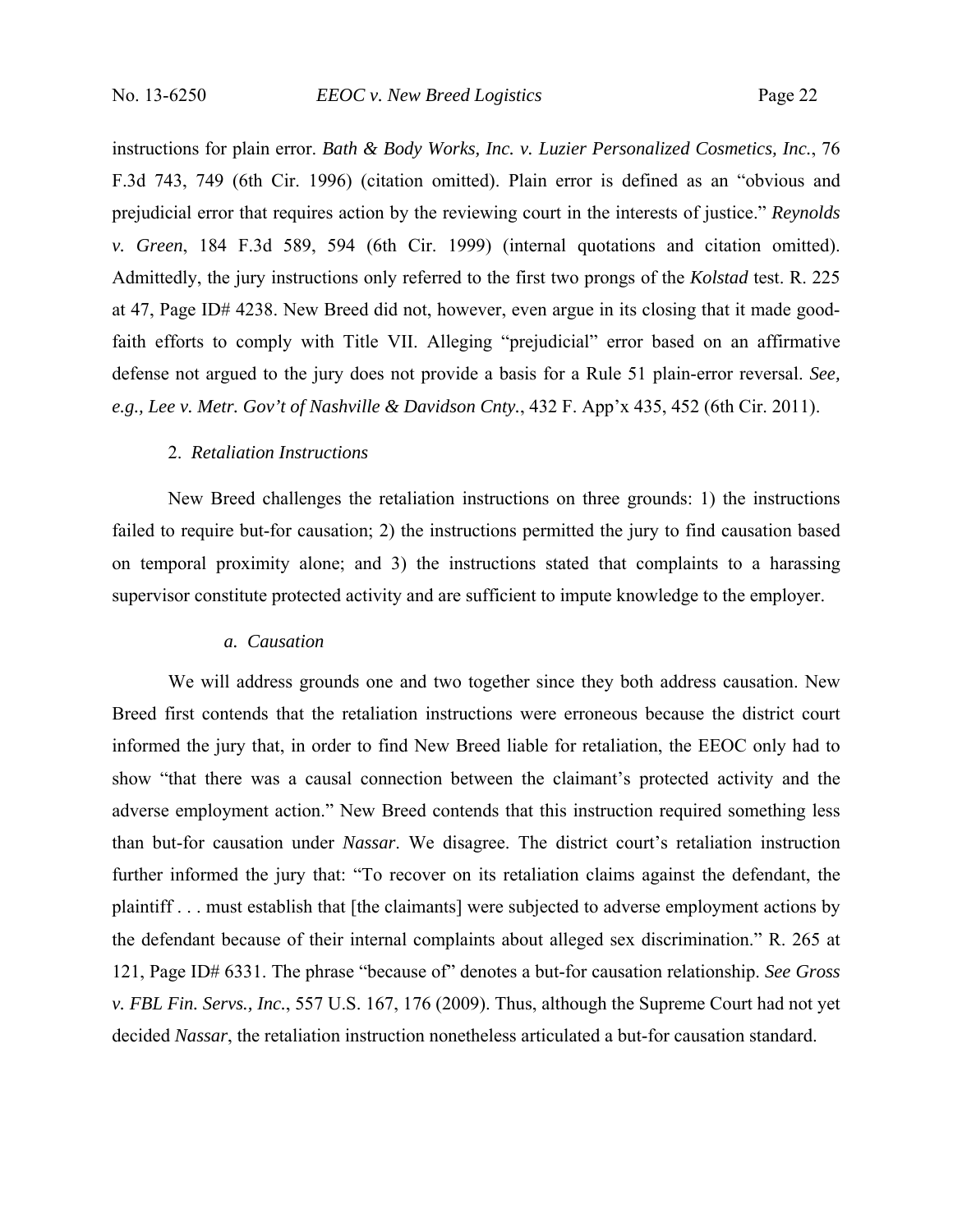New Breed also contends that the retaliation instructions were erroneous because they informed the jury that it could find causation based on temporal proximity alone. New Breed reiterates its argument that temporal proximity alone is no longer sufficient under *Nassar*. Even assuming that this is the case, the instant jury instructions were not erroneous. The retaliation instructions informed the jury that "[c]lose timing between the claimant's protected activity and an adverse action against the clamant *may* provide the causal connection needed to make out a prima facie case of retaliation." R. 265 at 121, Page ID# 6331 (emphasis added). The instructions then went on to state: "However, you should be mindful that the fact that an adverse employment action occurred close in time to a protected activity does not always mean that one caused the other." *Id.* Following this statement, the instructions made clear that the EEOC could only establish its retaliation claim if it showed that the claimants were subjected to adverse employment actions "because of" their protected activity. *Id.* As just noted, the "because of" language embodies a but-for causation standard. Therefore, the jury instructions did not mislead or confuse the jury into thinking that it only had to find close temporal proximity between the protected activity and the adverse employment actions to find retaliation.

## *b. Protected Activity/Knowledge*

New Breed contends that the district court erred in instructing the jury as to the protected activity and employer knowledge prongs of the *prima facie* case. New Breed first asserts that the district court abused its discretion in instructing the jury that complaints to a harassing supervisor constitute protected activity. Because we have already affirmed the district court's conclusion in this regard, we will move to New Breed's challenge to the employer-knowledge instruction.

New Breed next argues that the district court erroneously informed the jury that "[a]n employer is deemed to have notice of harassment reported to *any* supervisor or department head who has been authorized or is reasonably believed by a complaining employee to have been authorized to receive and respond to or forward such complaints to management." R. 265 at 120– 21, Page ID# 6330–31 (emphasis added). New Breed contends that this instruction is inconsistent with the requirement that the relevant decision maker must have knowledge of the protected activity.